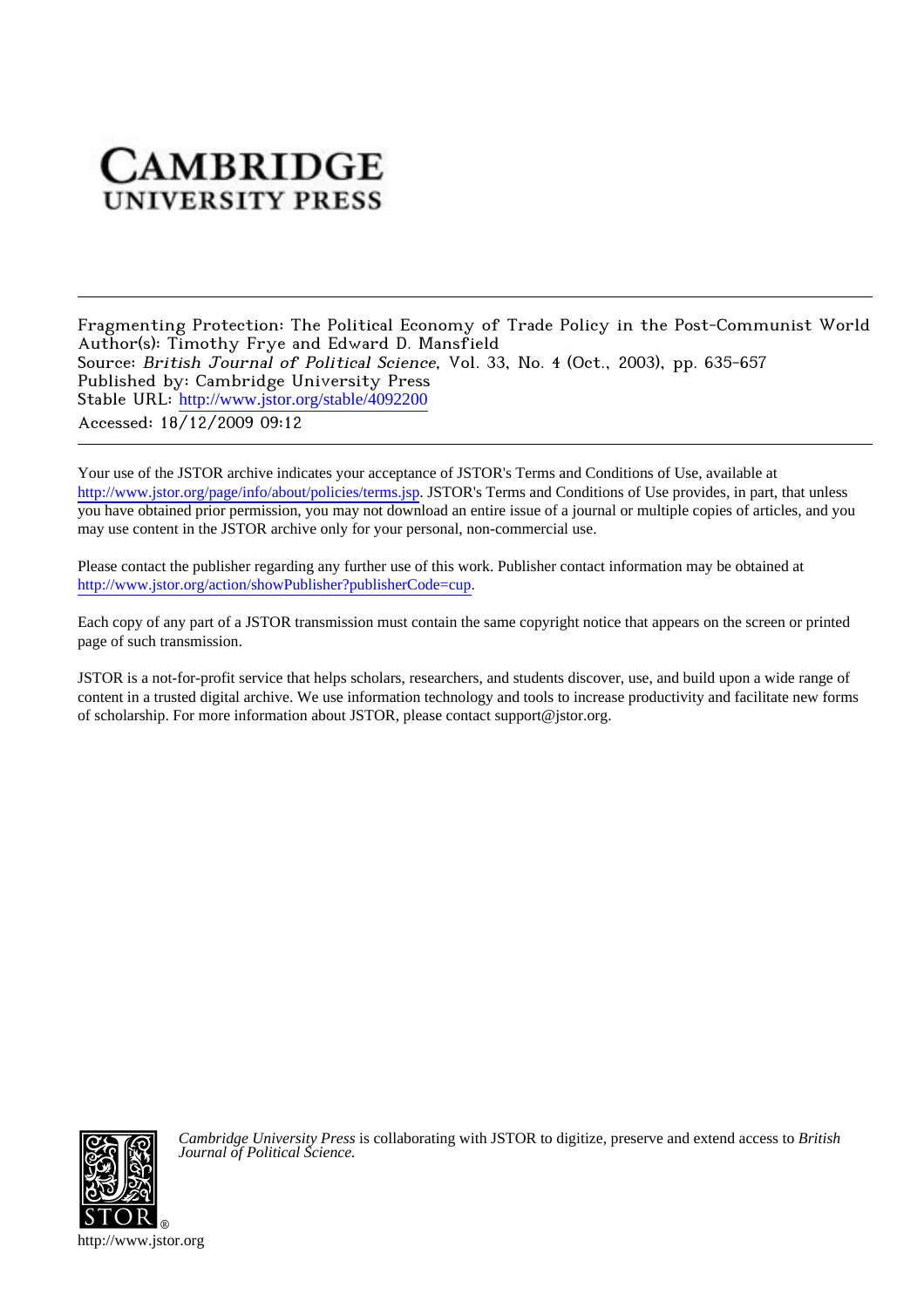# **Fragmenting Protection: The Political Economy of Trade Policy in the Post-Communist World**

# **TIMOTHY FRYE AND EDWARD D. MANSFIELD\***

**Scholars and policy makers have displayed a longstanding interest in the politics of economic reform, particularly over the 1990s as former Communist countries struggled to develop market economies. Yet remarkably little systematic research has been conducted on the political economy of commercial reform in the post-Communist world. We argue that the fragmentation of power within post-Communist countries has been a potent force for trade liberalization. In non-democracies where political power is highly concentrated in the hands of a small group of elites, state leaders face few impediments to rent seeking and are well insulated from interests favouring commercial reform. In non-democracies where power is fragmented within the national government, however, new elites with weak ties to the old regime are well placed to use trade liberalization as a weapon against their political opponents. Moreover, the dispersion of power in non-democracies creates space for groups favouring free trade to promote trade liberalization. Finally, in democracies, the dispersion of power within the national government combined with electoral competition creates an especially potent impetus to trade liberalization. To assess these arguments, we analyse the trade policy of post-Communist countries during the period 1990-98. The results support our claims, highlighting the importance of examining institutional differences within as well as across regime types in analyses of economic policy.** 

**Scholars and policy makers have displayed a longstanding interest in the politics of economic reform. This topic has drawn particular attention over the last decade as countries emerging from Communist rule have struggled to develop market economies. Yet remarkably little systematic research has been conducted on the political economy of commercial reform in the post-Communist world. Filling this gap in the literature is important for both empirical and theoretical reasons. Having spent decades isolated from the global trading system, many post-Communist countries view commercial liberalization as a central component of economic reform. In addition, the received wisdom about the political economy of trade policy is based primarily on the experience of advanced industrial economies, almost all of which are parliamentary democracies. Analysing the post-Communist countries - with their highly diverse institutions - should help deepen our understanding of the impact on trade policy of institutional variations across and within regime types.** 

**Central to our analysis is the extent to which authority is concentrated within a country's national government. The collapse of communist governments in the late 1980s and early 1990s led to the emergence of various institutional configurations. In some countries, power became quite fragmented, as democratic regimes replaced the highly autocratic** 

**<sup>\*</sup> Department of Political Science, Ohio State University; and Department of Political Science, University of Pennsylvania, respectively. For helpful comments and suggestions, we thank David Bearce, Nathaniel Beck, Joanne Gowa, Mark Jones, Robert Kaufman, Marcus Kurtz, Dean Lacy, Patrick McDonald, Anthony Mughan, Joan Nelson, Martin Raiser, Eric Reinhardt, Richard Timpone, Daniel Treisman and seminar participants at Ohio State University, the Massachusetts Institute of Technology and the Annual Meeting of the Midwest Political Science Association, Chicago, 2000.**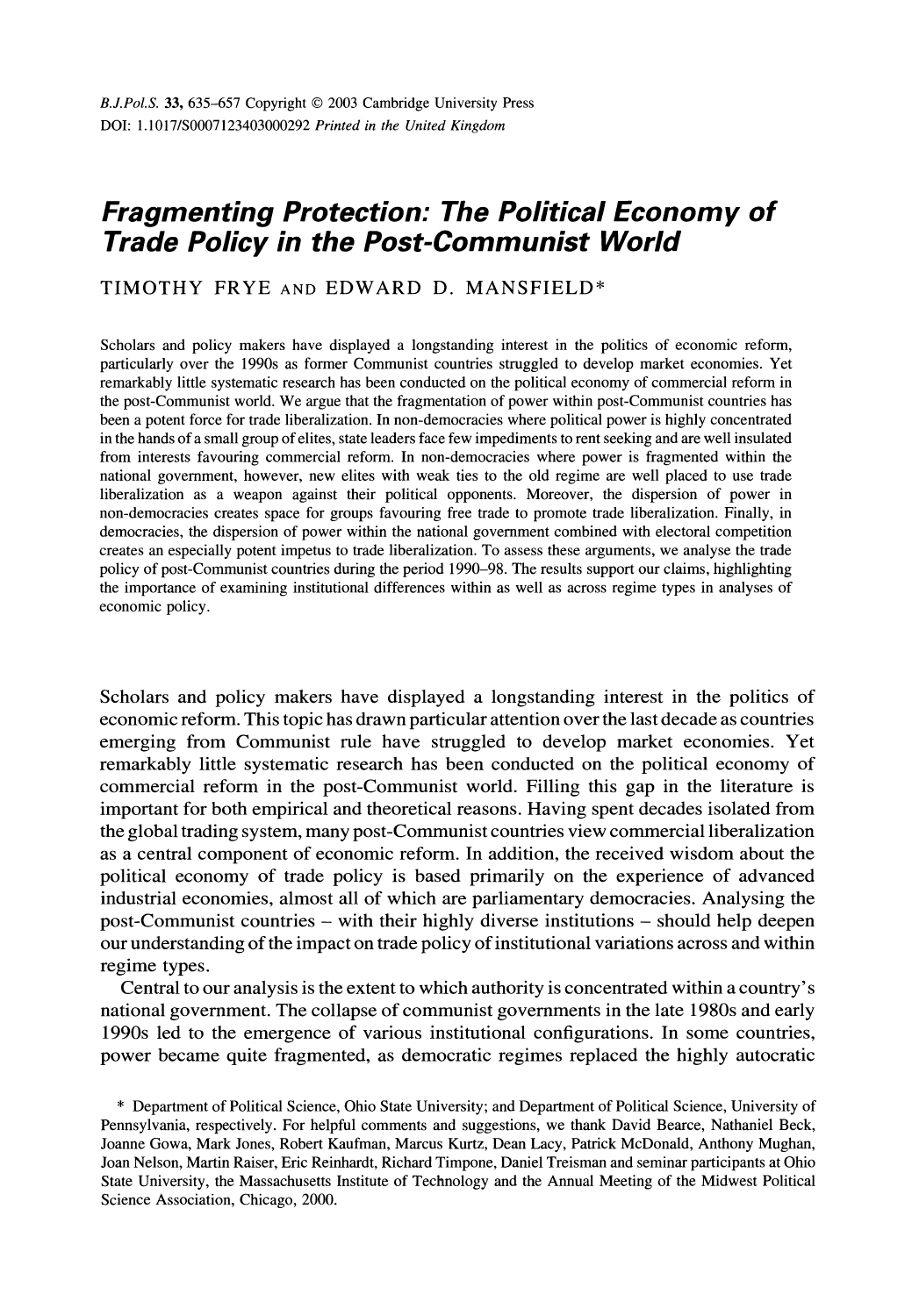**regimes of the Soviet era. In other countries, democratic institutions have not taken hold. But whereas many non-democratic regimes are marked by considerable partisan competition and the dispersion of power among state leaders, others are characterized by power as highly concentrated as during the Soviet era.** 

**We examine the impact of these institutional variations on trade policy in the post-Communist world. Using annual data from twenty-five countries during the period from 1990 to 1998, we find that democracies - like Poland and Estonia - have pursued liberal trade policies and that non-democracies marked by the concentration of governmental power - such as Belarus and Uzbekistan - have rarely liberalized trade. However, as long as political power is somewhat fragmented within the national government, liberalization is quite likely, regardless of a state's regime type. Like democracies, non-democracies in which power is even moderately fragmented - such as Russia and Armenia - have conducted extensive commercial reforms since the end of Communist rule. In democracies and non-democracies alike, new elites who come to office with weak ties to the old regime have pursued trade liberalization in an effort to harm their protectionist political opponents. Moreover, the dispersion of power from protectionist elites affiliated with the prior regime has created political space for interest groups favouring openness to increase their influence over trade policy in both democracies and non-democracies. These findings highlight the importance of institutional differences within as well as across regime types for analyses of economic reform. They also underscore that the institutional legacy of a command economy bears heavily on trade policy.** 

#### **TRADE LIBERALIZATION IN THE POST-COMMUNIST WORLD**

**The fusion of economic and political power in pursuit of autarky was a key feature of countries in the Soviet orbit.' Over the past decade, however, these countries have become remarkably open with respect to trade. Each year, the European Bank for Reconstruction and Development (EBRD) assesses the progress that post-Communist states have made in liberalizing foreign commerce. Recently, this organization observed:** 

**it is striking that, within very few years of the beginning of the economic transition, import regimes have become highly liberal by international standards in most countries of the region ... In fact, of the 16 countries where average tariffs have been established or can be inferred, in ten countries it is lower than the current OECD average of 6.3%.<sup>2</sup>** 

<sup>1</sup> See Janos Kornai, *The Socialist Economic System: The Political Economy of Communism (Princeton, NJ:* **Princeton University Press, 1992), pp. 341-59.** 

**<sup>2</sup>Many countries in the region have experienced significant and rapid reorientation of trade. As Rosati notes: 'The share of OECD countries in Polish manufactured exports increased from 42.4 percent in 1988 to 73.9 percent in 1991, while the share of CMEA [Council for Mutual Economic Assistance] countries diminished from 41.1 to 16.7 percent.' In 1990 alone, convertible currency exports in Poland rose by 40 per cent (Dariusz Rosati, 'Changing Trade Patterns and Industrial Policy: The Case of Poland', in Janos Gacs and Georg Winckler, eds, International Trade and Restructuring in Eastern Europe (Heidelberg: Springer-Verlag, 1994), pp. 151-81, at p. 174). Even Bulgaria's share of exports to non-transition economies increased from 12 per cent in 1990 to 70 per cent by 1992. On these issues, see European Bank for Reconstruction and Development (EBRD), Transition**  Report 1999 (London: EBRD, 1999), p. 2  $\rightarrow$  Peter Murrell, 'How Far Has the Transition Progressed?' *Journal* **of Economic Perspectives, 10 (1996), 25-44; and Dani Rodrik, 'Foreign Trade in Eastern Europe's Transition: Early Results', in Oliver Blanchard, Kenneth Froot and Jeffrey Sachs, eds, The Transition in Eastern Europe, vol. 2 (Cambridge, Mass.: MIT Press, 1992), pp. 319-56.**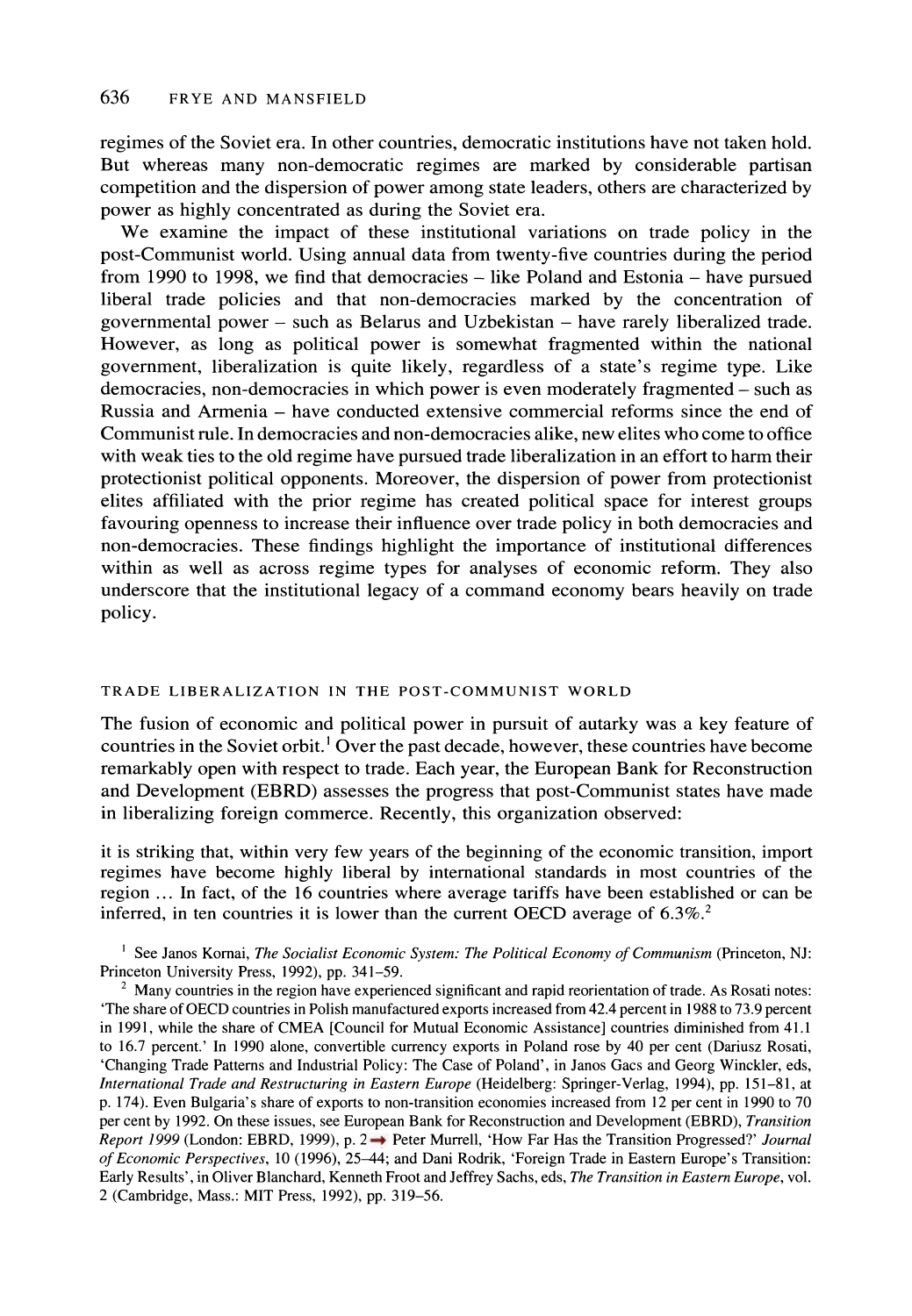| Degree of trade liberalization | Frequency | Percentage |  |
|--------------------------------|-----------|------------|--|
| Extensive liberalization       | 124       | 73.4       |  |
| Some liberalization            | 21        | 12.4       |  |
| No liberalization              | 24        | 14.2       |  |
| Total                          | 169       | 100.0      |  |

**TABLE 1 Trade Liberalization in the Post-Communist World, 1990-98** 

**Note: These figures are based on annual data for twenty-five post-Communist countries compiled by the EBRD (1999). A country is coded as having engaged in extensive liberalization in a given year, t, if it meets each of the following conditions by t: (1) eliminating its state monopoly on foreign trade, (2) substantially reducing barriers to exports, and (3) substantially reducing barriers to imports. A country is coded as having engaged in some liberalization if it meets one or two of these conditions by t. A country is coded as having engaged in no liberalization if it meets none of these conditions by t.** 

**To provide a more concrete sense of how far trade liberalization has progressed, Table 1 summarizes annual data compiled by the EBRD for twenty-five post-Communist countries between 1990 and 1998.3 Every year, the EBRD assesses whether a given country has eliminated its state monopoly on foreign trade, substantially reduced barriers to exports or substantially reduced barriers to imports. We consider states that meet all three conditions to have engaged in extensive trade liberalization, those that meet one or two of these conditions to have engaged in some liberalization and those that meet none of these conditions to have engaged in no liberalization. Especially striking is that countries have been engaged in extensive liberalization in almost three-quarters of the cases evaluated here.** 

**Taken as a group, post-Communist states have made considerable headway in commercial reform. None the less, there is substantial variation across these states. Some, such as Uzbekistan, have made little effort to liberalize commerce. Others, such as Ukraine, were slow to open their economy to foreign competition. Still other countries, like Poland, have maintained liberal trade policies. The purpose of this article is to explain the variation in the extent of trade liberalization among post-Communist states.** 

#### **DOMESTIC INSTITUTIONS AND TRADE POLICY**

**Analyses of trade policy focusing on other regions of the globe place considerable stress on the effects of domestic institutions.4 Here, we do likewise, placing primary emphasis on a state's regime type and the extent of fragmentation within its national government. Various observers maintain that whether post-Communist countries have developed democratic institutions strongly influences their prospects of making economic reforms. Joan Nelson for example, argues that 'some version of democracy is ... a necessary,** 

**<sup>3</sup> Table 1 includes only those observations used in our later analyses. See Table 3 and fn. 27, below.** 

**<sup>4</sup>See Helen V. Milner, 'The Political Economy of International Trade', Annual Review of Political Science, 2 (1999), 91-114.**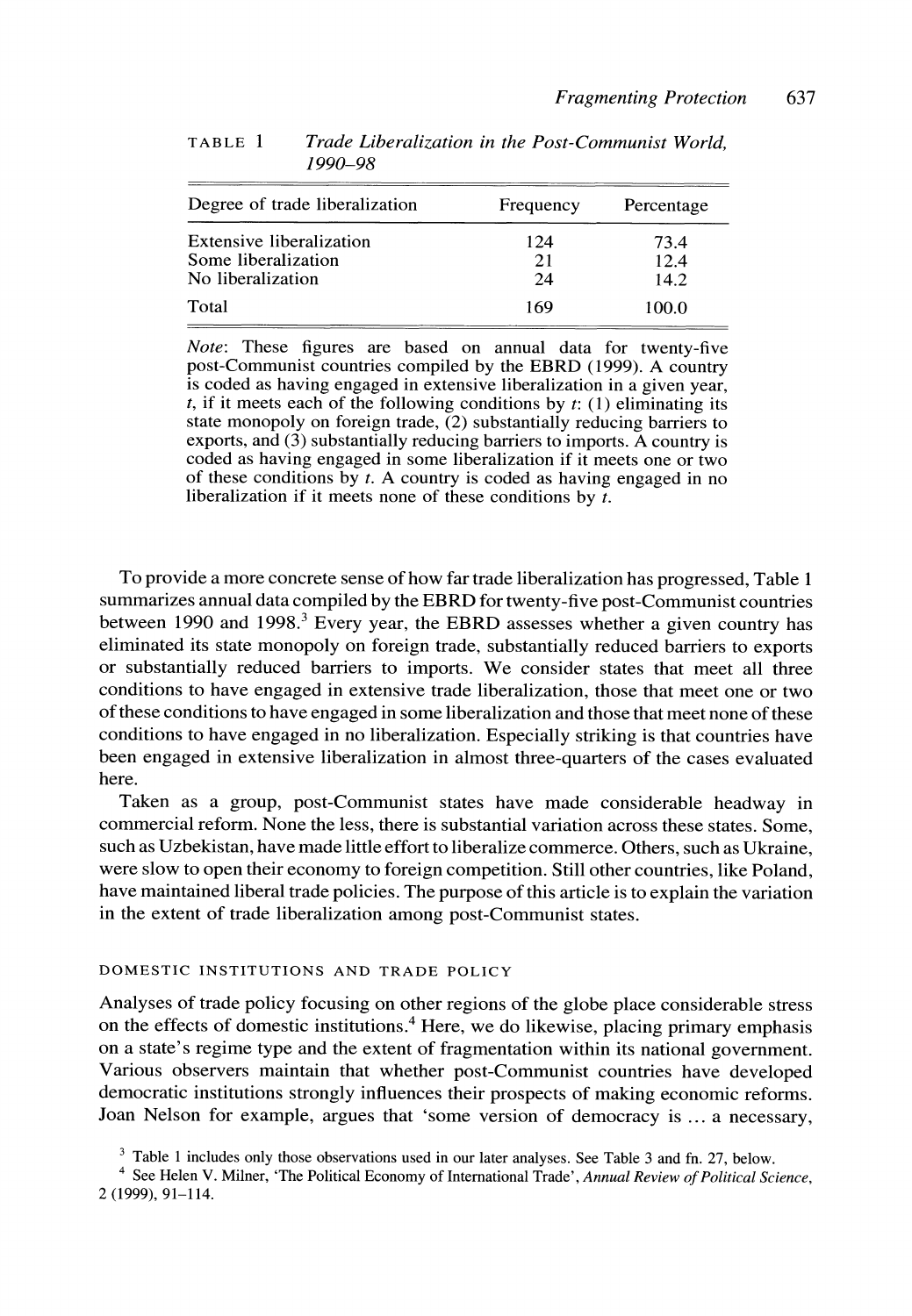**though far from sufficient, condition for sustainable and credible economic reform' in Eastern Europe and elsewhere.5 Anders Aslund, Peter Boone and Simon Johnson concur, noting that democracy inhibits rent seeking, corruption and other impediments to reform in the post-Communist world.6** 

**More generally, democracy may promote economic reform because constituents are able to monitor and punish government officials who mismanage the economy.7 A free press and the relatively free flow of information about government activities enhance the transparency of foreign economic policies in democracies. Even if public officials disguise protectionist policies, the resulting distortions are likely to degrade a country's macroeconomic performance. There is considerable evidence that this performance influences voters' electoral decisions, thereby limiting the extent to which public officials in democracies can both mismanage the economy for their personal gain and retain office.8 The greater ability of society to monitor and penalize leaders should yield lower trade barriers in democracies than those in other countries.** 

**However, the view that democracy fosters economic liberalization has met with considerable scepticism in certain quarters. One reason is that the institutional factors stimulating commercial openness in democracies also render government officials susceptible to demands by interest groups, including those that benefit from protectionist policies. Non-democratic governments are less vulnerable to such demands and therefore face fewer obstacles to reforming the economy. In addition, democratic rulers tend to have shorter time horizons than their autocratic counterparts, since they must compete in regular, fair elections.9 Because the benefits from trade reform often take some time to materialize and the costs tend to be felt much more quickly, democrats who liberalize commerce run a greater risk of losing office than autocratic leaders. Consequently, autocratic regimes might be more likely to conduct economic reforms than democracies, an argument frequently advanced with reference to East Asia and Latin America.'o** 

**Whereas some observers claim that democracy promotes economic reform and others maintain that autocracy facilitates reform, a third position is that no systematic relationship exists between regime type and economic policy. This view accords with the findings of various empirical studies." As Stephan Haggard and Steven B. Webb point out, 'these** 

**<sup>5</sup>Joan M. Nelson, 'How Market Reforms and Democratic Consolidation Affect Each Other', in Joan M. Nelson, ed., Intricate Links: Democratization and Market Reforms in Latin America and Eastern Europe (New Brunswick, NJ: Transaction Publishers, 1994), pp. 1-36, at p. 10.** 

**<sup>6</sup>Anders Aslund, Peter Boone and Simon Johnson, 'How to Stabilize: Lessons from Post-Communist Countries', Brookings Papers on Economic Activity, 1 (1996), pp. 217-311.** 

See, for exam→ David A. Lake, 'Powerful Pacifists: Democratic States and War', American Political **Science Review, 86 (1992), 24-38.** 

**8 See, for example, Michael S. Lewis-Beck, Economics and Elections: The Major Western Democracies (Ann Arbor: University of Michigan Press, 1988).** 

 $9 \rightarrow$  Stephan Haggard and Steven B. Webb, 'What Do We Know about the Political Economy of Economic **Policy Reform?' World Bank Research Observer, 8 (1993), 143-67, at pp. 144-6.** 

**<sup>10</sup>See, for example, Stephan Haggard, Pathways from the Periphery: The Politics of Growth in Newly Industrializing Countries (Ithaca, NY: Cornell University Press, 1990), p. 262; Guillermo O'Donnell, Modernization and Bureaucratic-Authoritarianism: Studies in South American Politics (Berkeley: Institute of International Studies, University of California, 1973); and Thomas Skidmore, 'The Politics of Economic Stabilization in Postwar Latin America', in James M. Malloy, ed., Authoritarianism and Corporatism in Latin America (Pittsburgh, Penn.: Pittsburgh University Press, 1977), pp. 149-90.** 

<sup>11</sup> See Barbara Geddes, 'Douglass C. North and Institutional Change in Contemporary Developing Countries', **in James E. Alt, Margaret Levi and Elinor Ostrom, eds, Competition and Cooperation: Conversations with Nobelists About Economics and Political Science (New York: Russell Sage Foundation, 1999), pp. 200-27;**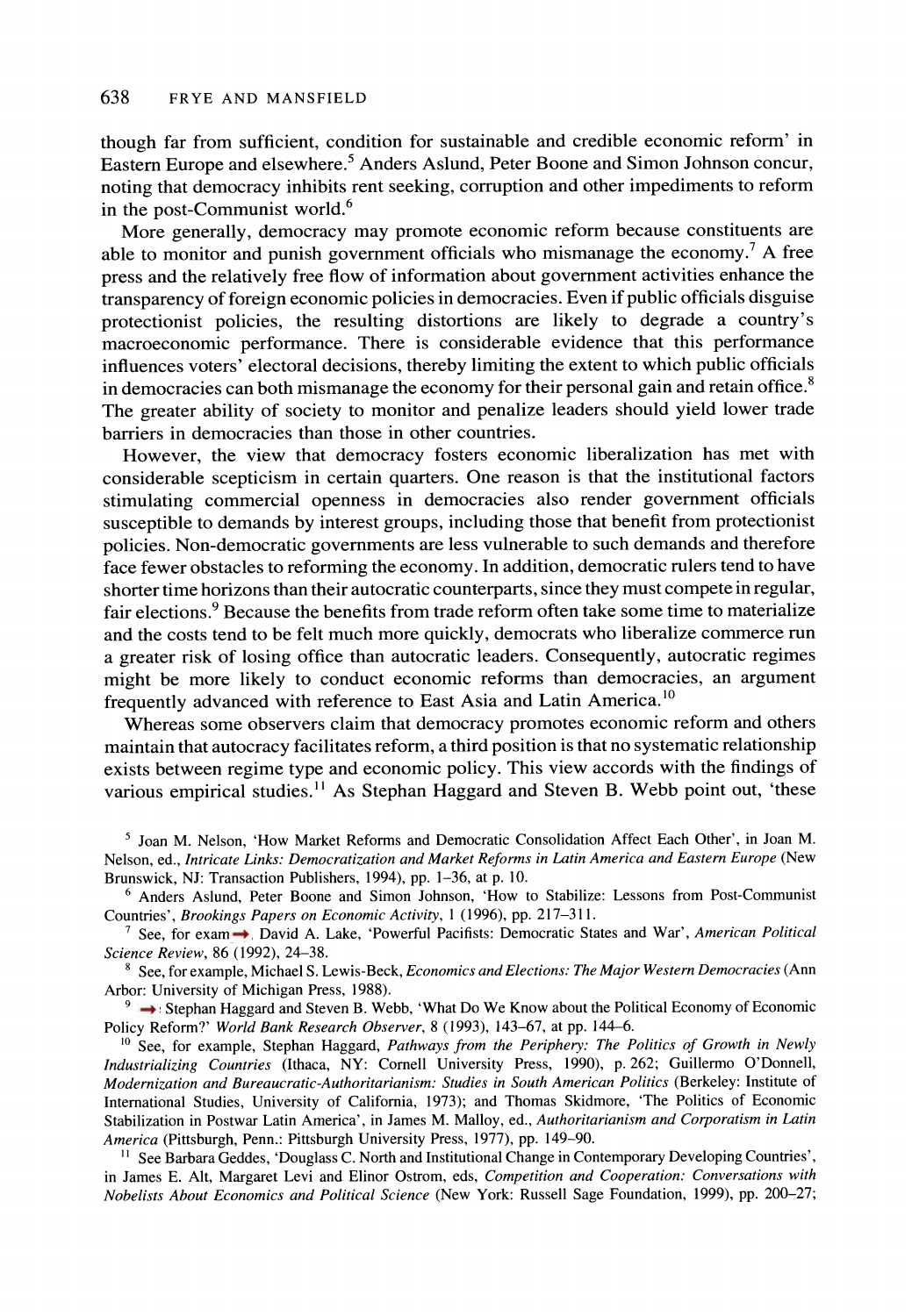**findings suggests that the debate should move beyond simple distinctions between**  authoritarian and democratic regimes to greater differentiation within each category.<sup>'12</sup>

**Of the numerous ways to distinguish between types of democratic and non-democratic regimes, one factor that has generated particular interest is the extent to which power is concentrated or fragmented within the national government. As we discuss in more detail later, the fragmentation of power is determined by the extent to which a national government includes competing partisan and institutional actors whose agreement is necessary to make policy.'3 These actors include rival branches of government, as well as legislative and executive coalitions involving different political parties. The degree of power fragmentation varies significantly throughout the post-Communist world, in democracies and non-democracies alike. Consider non-democratic governments. Some face constraints from rival political parties or groups, while others do not. To varying degrees, Albania, Armenia, Croatia, Georgia, Kyrgyzstan, Romania, Russia and Ukraine have been marked by flawed electoral rules, disrespect for minority rights and widespread corruption during much of the 1990s.14 However, political power has been far less concentrated among elites in these countries than in other non-democracies, such as Azerbaijan, Kazakhstan, Uzbekistan, Turkmenistan and post-1994 Belarus, where political power largely resides in a small group of elites and policy making is highly centralized.** 

**These distinctions are important because there is broad agreement that a fair amount of concentration is needed to sustain an open trade regime. Stephen D. Krasner, for example, argues that the United States is marked by a fragmented political system and that this characteristic, 'which gives powerful domestic groups the ability to block the initiatives of central decision makers, made it necessary to implement selective protectionist**  measures' during the 1960s and 1970s.<sup>15</sup> Equally, various studies have concluded that **highly concentrated power allows government officials to pursue policies, like open trade, that enhance the economy's performance without the interference of societal groups.'6 In this vein, Stephan Haggard and Robert R. Kaufman maintain that 'centralized executive authority plays a pivotal role in overcoming collective action problems and distributive conflicts associated with the initiation of comprehensive reforms.'17** 

#### **(F'note continued)**

**Stephan Haggard and Robert R. Kaufman, The Political Economy of Democratic Transitions (Princeton, NJ: Princeton University Press, 1995); Haggard and Webb, 'What Do We Know about the Political Economy of**  Economic Policy Reforr  $\rightarrow$  Karen L. Remmer, 'Democracy and Economic Crisis: The Latin American Experience', World Politics, 42 (1990), 315-35; **All Dani Rodrik, 'Understanding Economic Policy Reform'**, **Journal of Economic Literature, 34 (1996), 9-41.** 

<sup>12</sup> Haggard and Webb, 'What Do We Know About the Political Economy of Economic Policy Reform?' p. 146. <sup>13</sup> See Nouriel Roubini and Jeffrey Sachs, 'Government Spending and Budget Deficits in the Industrial Countries', *Economic Policy: A European Forum*, 8 (1989), 101–27; → George Tsebelis, 'Decision Making in **Political Systems: Veto Players in Presidentialism, Parliamentarianism, Multicameralism and Multipartyism', British Journal of Political Science, 25 (1995), 289-326.** 

<sup>14</sup> See Freedom House, 'Freedom in the World', at the website: www.Freedomhouse.org; and Keith Jaggers **and Ted Robert Gurr, 'Tracking Democracy's Third Wave with the Polity III Data', Journal of Peace Research, 32 (1995), 469-82.** 

<sup>15</sup> Stephen D. Krasner, Defending the National Interest: Raw Materials Investments and US Foreign Policy **(Princeton, NJ: Princeton University Press, 1978), p. 79.** 

<sup>16</sup> See Haggard and Kaufman, *The Political Economy of Democratic Transitions*; Haggard and Webb, 'What Do We Know about the Political Economy of Economic Policy Reform  $\rightarrow$  Joan M. Nelson, 'The Politics of **Economic Transformation: Is the Third World Experience Relevant in Eastern Europe?' World Politics, 45 (1993), 433-63; and Robert Wade, Governing the Market: Economic Theory and the Role of Government in East Asian Industrialization (Princeton, NJ: Princeton University Press, 1990).** 

<sup>17</sup> Haggard and Kaufman, *The Political Economy of Democratic Transitions*, p. 163.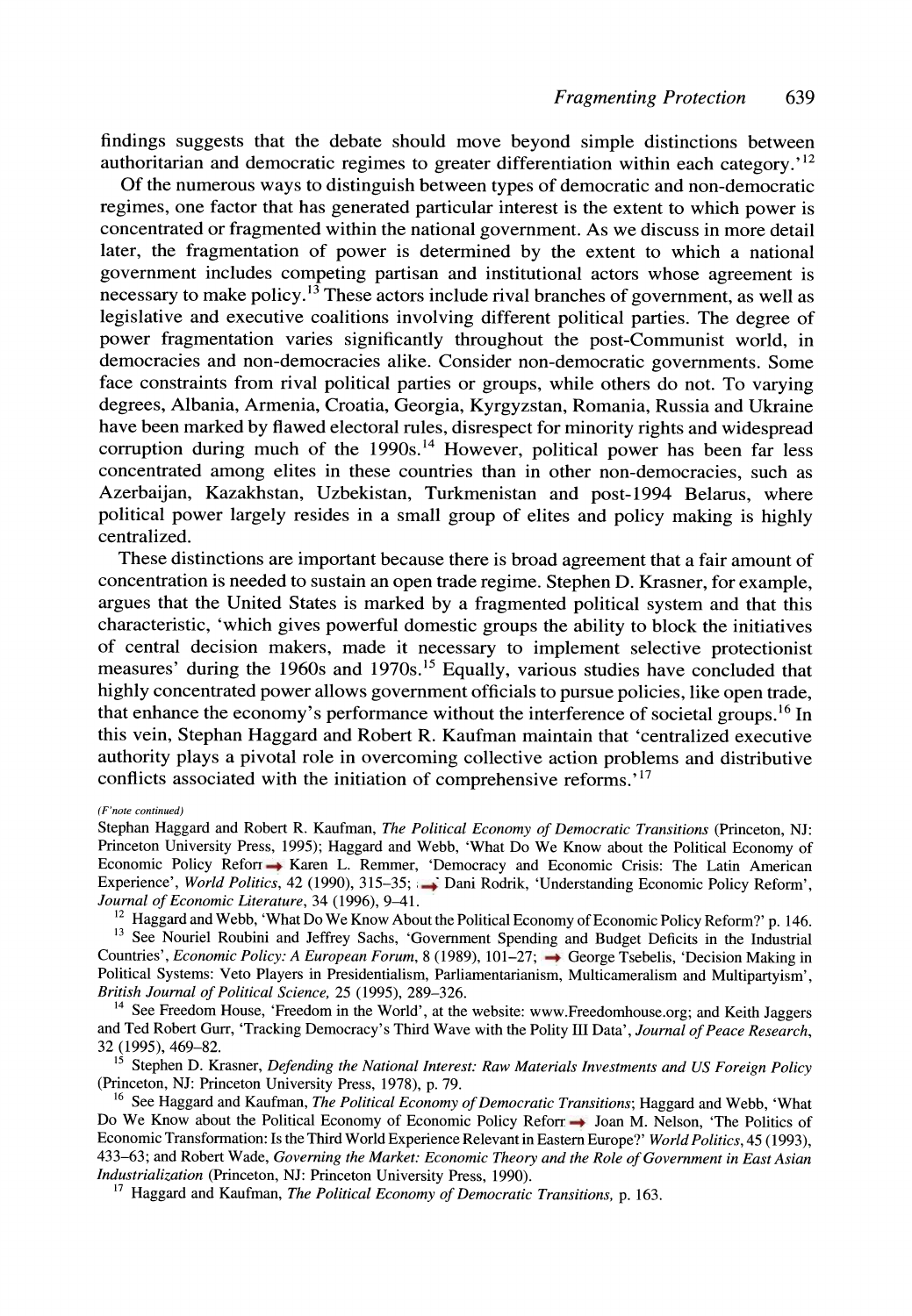#### **640 FRYE AND MANSFIELD**

**However, concentrated power may do more to spur trade liberalization in democratic than non-democratic regimes. By their very nature, democracies furnish societal groups with the ability to influence public policy, since leaders who fail to respond to demands made by influential segments of society are likely to face electoral retribution. Democracies in which power is more highly concentrated vest national officials with greater insulation and autonomy from groups opposing trade liberalization.** 

**In contrast, leaders exercising concentrated power in an autocratic regime are well-placed to seek rents, since few checks exist on their activities. Unless such leaders are primarily interested in promoting social welfare, a highly concentrated autocratic regime is unlikely to engage in commercial reforms. Throughout the post-Communist world, there is particular reason to expect that concentrated power has impeded reforms in non-democracies. In Communist countries, this institutional feature allowed elites favouring autarky to squelch demands from groups favouring openness, an arrangement that provided considerable benefits for incumbents. In some countries, these elites faced few challenges and retained vast power following the fall of the Berlin Wall. Under these conditions, there is little reason to anticipate commercial reform.** 

**In autocracies where power is relatively fragmented, however, there may be a greater prospect of economic liberalization. Anti-Communist elites who gain office may promote openness to weaken their political opponents who support protection."8 Further, fragmentation creates political space for groups with an interest in openness to influence policy outcomes. Financial interests, the service sector and exporters who would benefit from a more open economy had little opportunity to sway policy in the highly concentrated political arena of the Soviet era. Where these groups have gained political clout, there is reason to expect a reduction in trade barriers.** 

**A quick glance at Uzbekistan and Russia suggests that the degree of power concentration in non-democracies may have a potent impact on trade policy in the post-Communist world. Since 1989, elites in Uzbekistan have rebuffed demands from social groups for a greater say in decision making and have maintained the protectionist policies that served them well. After winning the presidency in 1991 in an election deemed unfair by international observers, Islam Karimov extended his term via a 1995 referendum, which passed with over 99 per cent approval.19 As Bruce Pannier states, 'That Karimov is the**  supreme leader is beyond doubt.<sup>520</sup> Karimov's Peoples' Democratic Party (PDP) retains **control over parliament as well, largely by banning the nationalist opposition and harassing more moderate parties. One observer notes that 'the hegemonic role of the PDP constrains the political arena for other actors. The continued resort to repression and coercion has ensured that unsanctioned parties do not become serious rivals.'21 Confronting few constraints, Karimov and his allies have maintained protectionist policies. Similarly, other**  highly concentrated non-democracies in the region – such as Azerbaijan, Belarus after 1994, Kazakhstan and Turkmenistan – have also followed protectionist policies.

**By contrast, power is much more fragmented within the Russian government. The emergence of a liberal elite within Russia's executive branch in 1991 broke the grip of** 

<sup>18</sup> See Geddes, 'Douglass C. North and Institutional Change in Contemporary Developing Countries'.

→ Gerald Easter, 'The Preference for Presidentialism: Post-Communist Regime Change in Russia and the CIS', **World Politics, 49 (1997), 184-211, p. 202.** 

**<sup>19</sup> See Adrian Karatnycky, Alexander Motyl and Boris Shor, Nations in Transit 1997: Civil Society, Democracy, and Markets in East Central Europe and the Newly Independent States (New Brunswick, NJ: Transaction Publishers, 1997), p. 407.** 

<sup>&</sup>lt;sup>20</sup> Bruce Pannier, 'The Search for Stability', in Peter Rutland, ed., *The Challenge of Integration: Annual Survey* **of Eastern Europe and the Former Soviet Union (Armonk, NY: M.E. Sharpe, 1998), pp. 379-85, at p. 384.**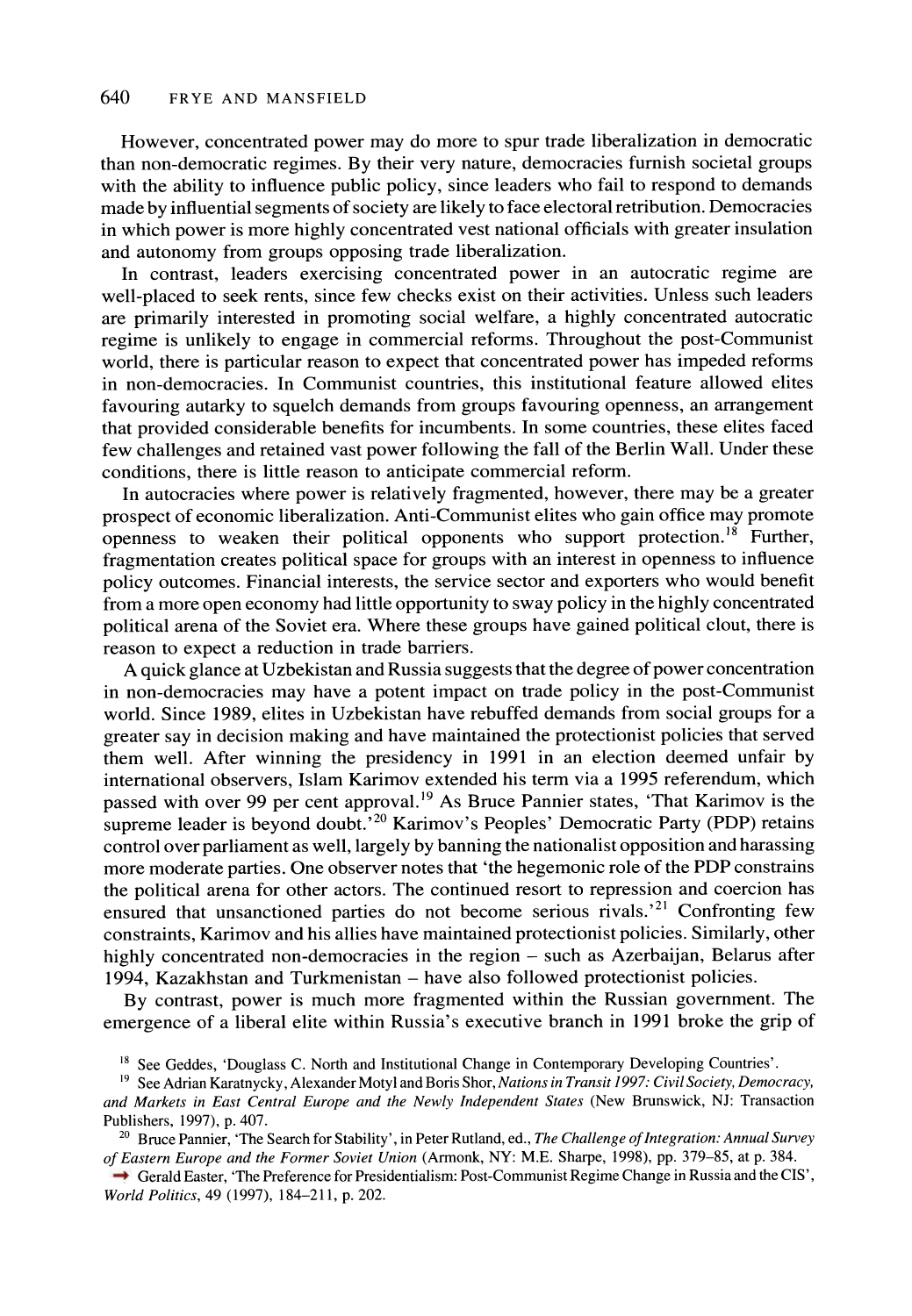**protectionist Communists who had dominated politics. Facing stiff opposition from the Russian Communist Party in the Duma, President Yeltsin none the less introduced sweeping economic reforms - including trade liberalization. Not only were such reforms consistent with Yeltsin's economic agenda, they also served his political interests by weakening his opponents in the government and in Russian society.22 Thus, Yeltsin and his liberal allies used their control over the executive branch to gain a foothold over economic policy and liberalize trade, suggesting that fragmented political power may have contributed to economic reformin Russia. Similarly, in Kyrgyzstan priorto 1995; Ukraine underKuchma; and Romania, Georgia and Armenia throughout the 1990s, non-democratic governments in which power was relatively fragmented liberalized trade. Clearly, these brief accounts are only suggestive. They do, however, indicate that the interaction between the concentration of power within the national government and regime type may influence trade policy.** 

**Our analysis departs from the empirical work on the domestic politics of trade policy in various ways. Virtually none of that literature addresses the post-Communist world. Instead, it usually focuses on advanced industrial countries. As such, very little effort has**  been made to assess whether variations in regime type affect trade policy.<sup>23</sup> Nor has there **been any systematic effort to analyse the relationship between the fragmentation of political power and commercial reform.** 

**Our analysis also differs from most studies of economic reform in the post-Communist world. For example, although recent research has identified democracy as a potent impetus to economic reform in the region, scant attention has been paid to how institutional variations within non-democracies affect reform programmes.24 As we explained earlier, fragmentation in non-democratic post-Communist countries is also likely to promote commercial liberalization by giving groups with a preference for free trade - including export-oriented firms, the financial sector and politicians bent on weakening protectionist old-regime elites - greater ability to push for policies that will serve their interests. As such, our work departs from the view that highly insulated executives with concentrated power are central to economic liberalization.25** 

**Further, most of what little statistical work has been done on the domestic politics of economic reform in the post-Communist world is cross-sectional - analysing a single year**  during the 1990s – and much of this work relies on bivariate correlations.<sup>26</sup> In contrast, **our analysis is based on cross-sectional and time-series data covering almost the entire** 

**<sup>22</sup>See Andrei Shleifer and Daniel Treisman, Without a Map: Political Tactics and Economic Reform in Russia (Cambridge, Mass.: MIT Press, 2000).** 

 $23$  For some exceptions,  $\rightarrow$  Edward D. Mansfield, Helen V. Milner and B. Peter Rosendorff, 'Free to Trade: **Democracies, Autocracies, and International Trade', American Political Science Review, 94 (2000), 305-21; and Edward D. Mansfield, Helen V. Milner and B. Peter Rosendorff, 'Why Democracies Cooperate More: Electoral Control and International Trade Agreements', International Organization, 56 (2002), 477-513.** 

<sup>24</sup> See Aslund, Boone and Johnson, 'How to Stabilize'; EBRD, *Transition Report 1*  $\rightarrow$  Joel Hellman, 'Winners **Take All: The Pitfalls of Partial Reform', World Politics, 50 (1998), 203-34; and Nelson, 'Is the Third World Experience Relevant in Eastern Europe?'** 

**25 See Adam Przeworski, Democracy and the Market: Political and Economic Reforms in Eastern Europe and Latin America (New York: Cambridge University Press, 1991). Przeworski does not subscribe to this view, but he presents the case most cogently. See also Haggard and Kaufman, The Political Economy of Democratic Transitions, p. 376; and Nikolai Mikhailov, 'Political Determinants of the Success of Economic Transformation', in David Weimer, ed., The Political Economy of Property Rights: Institutional Change and Credibility in the Reform of Centrally Planned Economies (New York: Cambridge University Press, 1997), pp. 50-80.** 

**26 See Aslund, Boone and Johnson, "How to Stabilize'; Stephen Fish, 'The Determinants of Economic Reform in the Post-Communist World', East European Politics and Society, 12 (1998), 31-78; and Hellman, 'Winners Take All'.**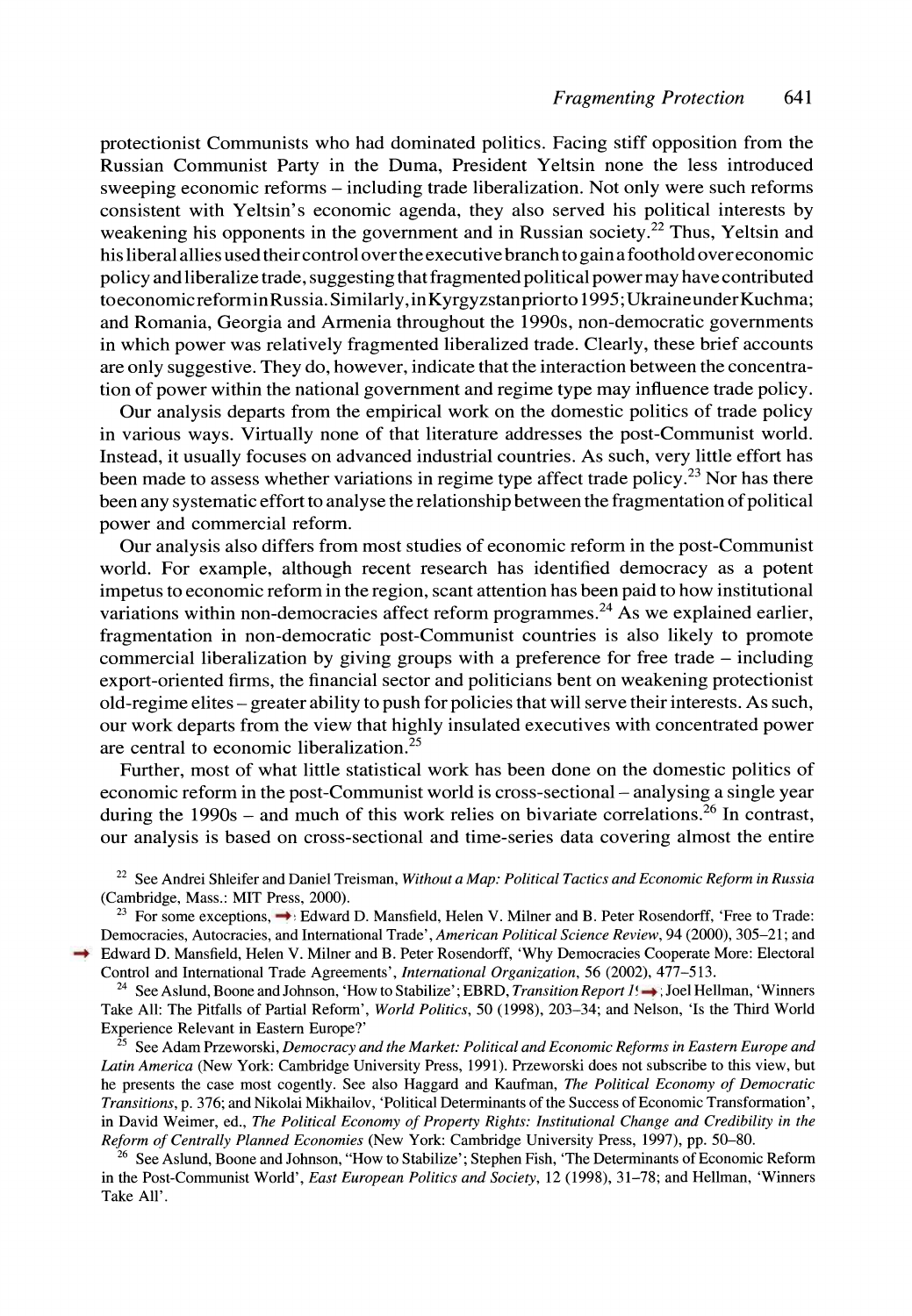## **642 FRYE AND MANSFIELD**

**post-Communist era. Equally, our tests are multivariate rather than bivariate. Consequently, we are able to control for various well-known determinants of trade policy that might otherwise account for any observed relationship between commercial reform and either regime type or political fragmentation, permitting more rigorous statistical analyses than in most previous studies.** 

#### **A STATISTICAL ANALYSIS OF TRADE POLICY**

**To test our argument, we focus on explaining the trade policy of every post-Communist country for which data are available during the period from 1990 to 1998.27 Our dependent variable is a nominal, ordered measure of the extent to which each of these countries has**  reduced its quantitative barriers to trade. Developed by the EBRD,  $Trade_{ii}$  equals 2 if **country i accomplishes all of the following in or before year t: (a) eliminating its state monopoly on foreign trade, (b) substantially reducing barriers to exports, and (c) substantially reducing barriers to imports. It equals 1 if i meets one or two of these**  conditions in or before t and 0 if i conducts no reform by  $t^{28}$ 

Focusing on *Trade<sub>li</sub>* is entirely appropriate for our purposes. Not only is this variable **one of the few direct measures of commercial liberalization in the post-Communist world, it is also an unusually high-quality measure. The three elements (described above)**  that compose  $Trade_{it}$  are initially coded by the EBRD's country experts; then these coding **decisions are defended before a panel of economists within the EBRD and subjected to scrutiny by analysts at the World Bank and the International Monetary Fund (IMF). Finally, these figures are reviewed by the editors of the EBRD's annual Transition Report. Alternative measures of commercial liberalization in the post-Communist world, by contrast, tend to be of lesser quality and often cover only a fraction of the countries and years addressed here.29** 

#### **Independent Variables**

**Our independent variables include each state's regime type, the concentration of power within each state's national government, and the interaction between these factors. First, Democracyi, measures i's regime type in t. This variable is generated using the Polity98 data, a recently updated version of the widely-used Polity III dataset.30 These data measure the competitiveness of the process through which each country' s chief executive is selected, the openness of the process used to select this individual, the extent to which there are institutionalized constraints on the executive, the competitiveness of political participation, and the extent to which binding rules regulate political participation. Relying on a**  procedure developed by Ted Robert Gurr and his colleagues, we construct an index  $(REG_{ii})$ of regime type that ranges from  $-10$  to  $+10<sup>31</sup>$  Larger values of this index correspond

**<sup>27</sup>The only post-Communist countries excluded from our sample due to the absence of data are Mongolia and Yugoslavia. Note that countries that were a part of the former Soviet Union do not enter our dataset until after their independence in 1992.** 

**<sup>28</sup>There are very few cases where countries meet only one of these conditions, which is why we combine such cases with those where countries meet two of these conditions. Note, however, that estimates derived without combining these categories are very similar to the findings reported below.** 

**<sup>29</sup>See Rodrik, 'Foreign Trade in Eastern Europe's Transition'.** 

<sup>30</sup> Jaggers and Gurr, 'Tracking Democracy's Third Wave with the Polity III Data'.

<sup>31</sup> See Jaggers and Gurr, 'Tracking Democracy's Third Wave with the Polity III Data'; and Ted Robert Gurr, **Keith Jaggers and Will Moore, 'Polity II: Political Structures and Regime Change, 1800-1986', Inter-University**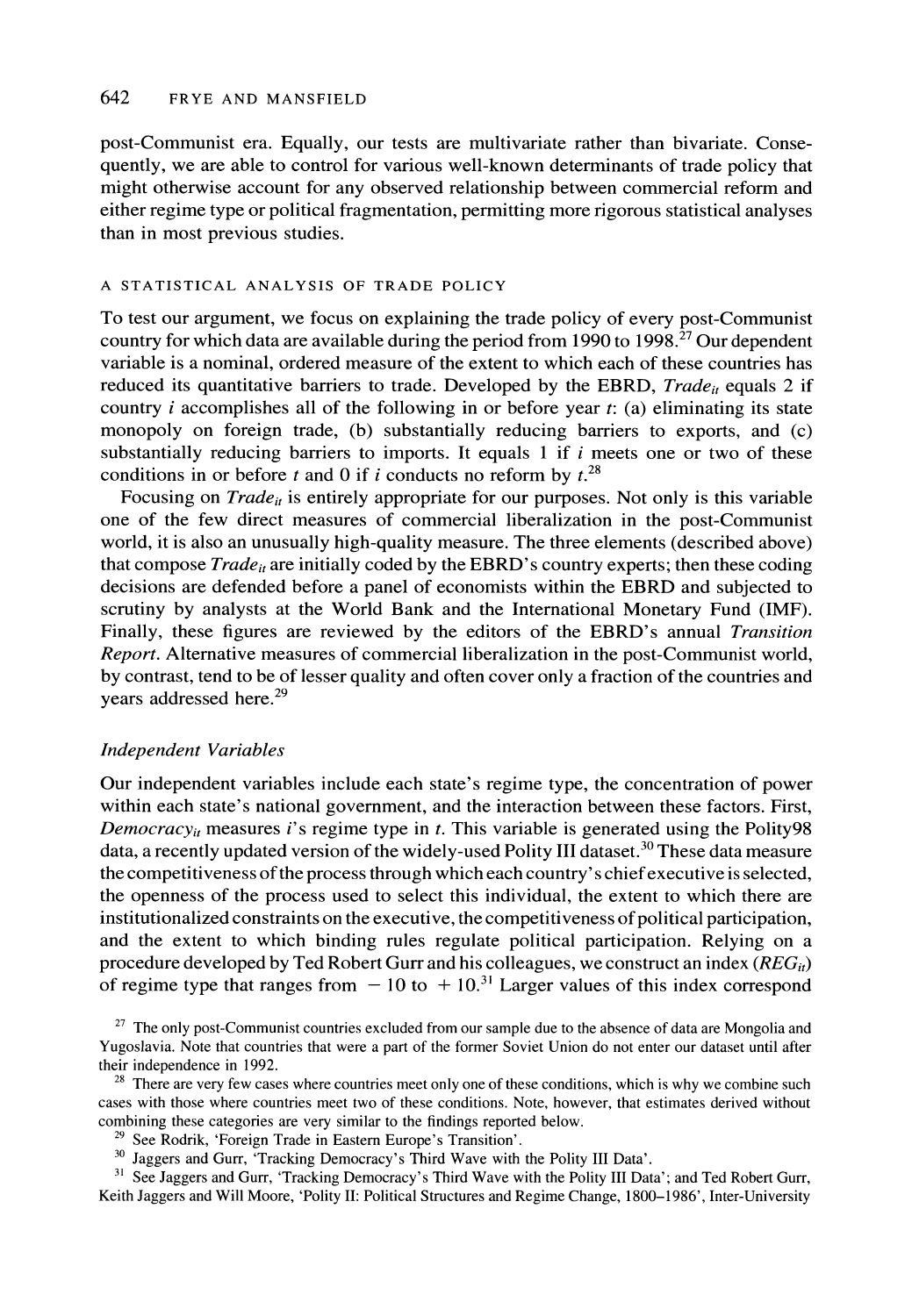**to more democratic polities. Following Keith Jaggers and Gurr, we define i as a 'coherent democracy' if it achieves a score of 7 or higher in t (although, as discussed later, we also assess the robustness of our results with respect to this threshold). Under these conditions, Democracyi, equals 1; otherwise it equals 0.** 

Secondly, *Fragmentation*<sub>it</sub> measures the concentration of political power within country i's national government in year t. Created by Timothy Frye, Joel Hellman and Joshua **Tucker, this variable adapts to the post-Communist countries Nouriel Roubini and Jeffrey**  Sachs's measure of the number of partisan actors that can block policy change.<sup>32</sup> This **measure has several useful features. It can be applied to states with different regime types,**  with either presidential or parliamentary systems, and it is straightforward to replicate.<sup>33</sup> **As a result, it has been used in various influential studies of economic reform in the post-Communist world.34** 

Fragmentation<sub>it</sub> equals 0 if country *i* has a non-competitive system of government, **allowing elites to make policy without institutional or partisan constraints. For example, in Azerbaijan, Kazakhstan, Turkmenistan, Uzbekistan, Ukraine in 1990 and post-1994 Belarus, the extent to which power is concentrated among government elites has changed little from the Soviet era. This variable equals 1 if i has a single-party parliamentary government or a presidential government with majority support in the assembly, situations that characterized Lithuania in the mid-1990s, Ukraine under President Kravchuk and**  Moldova under the Agrarian Democratic Party. *Fragmentation<sub>ii</sub>* equals 2 if *i* has a **two-party or a divided presidential government, as occurred in Russia, Kyrgyzstan and Poland during the coalition government of the Democratic Left Alliance and the Peasant Party. This variable equals 3 if i has a three-party government and 4 if i has a minority government.35 Such situations, for example, existed in the Czech Republic during the coalition governments led by Prime Minister Klaus and in Estonia at various times during the 1990s, respectively.** 

**Thirdly, in the preceding section, we argued that the interaction between regime type and power fragmentation is likely to influence trade policy. Consequently, we analyse**  Democracy<sub>it</sub>  $\times$  Fragmentation<sub>it</sub>. To provide a rough sense of how the post-Communist **countries are coded, Table 2 shows the states that were democratic for at least five years during the period from 1990 to 1998, the states that were not democratic for at least five years during this period, and the average amount of fragmentation in each country over this period. Table 2, however, should be interpreted cautiously, since many countries in our sample have experienced changes over time in regime type, the degree of fragmentation, or both that are not reflected therein.** 

**<sup>32</sup>Timothy Frye, Joel Hellman and Joshua Tucker, 'Data Base on Political Institutions in the Post-Communist World' (unpublished dataset, Ohio State University, 2000); Hellman, 'Winners Take All'; and Roubini and Sachs, 'Government Spending and Budget Deficits in the Industrial Countries'.** 

**33 Coding post-Communist parties is often difficult. This measure makes minimal demands on the coherence of parties as it requires only that parties in government can block policies that they oppose. See EBRD, Transition Report 1999; and Hellman, 'Winners Take All'.** 

**<sup>34</sup>This measure bears a conceptual resemblance to the commonly used notion of veto points. On veto points, see Tsebelis, 'Decision Making in Political Systems'.** 

**35 It should be noted that, based on the sample used in the following analysis, the correlation between**  *Fragmentation*<sup> $it$ </sup> and *Democracy*<sup> $it$ </sup> is only about 0.55.

**<sup>(</sup>F'note continued)** 

Consortium for Political Research study no. 9263. This index is  $REG_{it} = DEMOC_{it} - AUTOC_{it}$ , where  $DEMOC_{it}$ is a measure of state i's democratic features in t and  $AUTOC<sub>ti</sub>$  is a measure of its autocratic features in t. Both measures take on values ranging from 0 to 10.  $REG_{ii}$ , therefore, takes on values ranging from  $-10$  (maximal **autocracy) to 10 (maximal democracy).**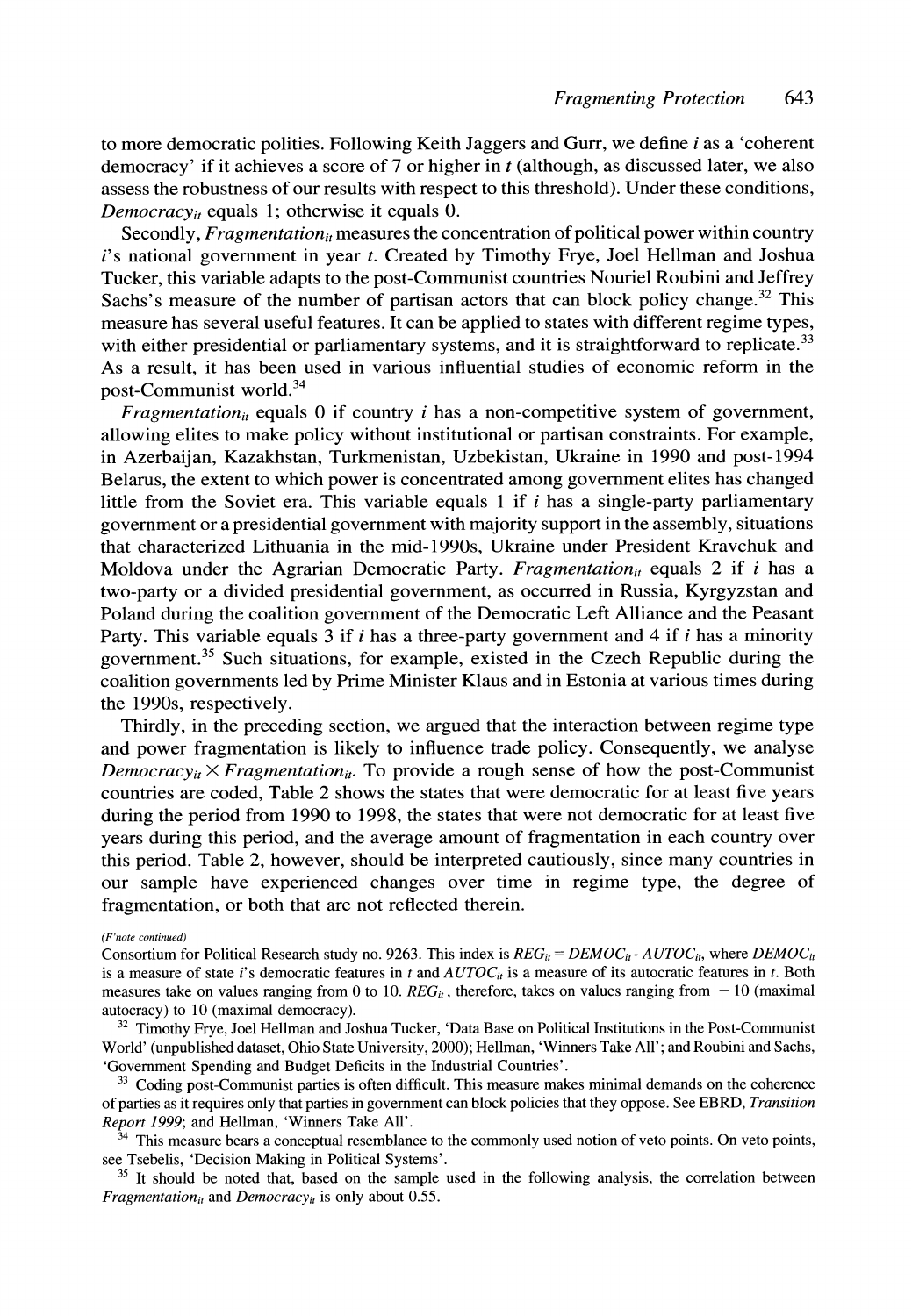|                                                                      | Average fragmentation of power (1990–98)                                 |                                                        |                                                   |                                                             |
|----------------------------------------------------------------------|--------------------------------------------------------------------------|--------------------------------------------------------|---------------------------------------------------|-------------------------------------------------------------|
| Regime type                                                          | 0                                                                        |                                                        | 2                                                 | 3                                                           |
| Countries coded<br>as democratic<br>for at least 5<br>years, 1990-98 |                                                                          | Lithuania<br>Moldova                                   | <b>Bulgaria</b><br>Hungary<br>Macedonia<br>Poland | Czech Republic<br>Estonia<br>Latvia<br>Slovakia<br>Slovenia |
| Other countries                                                      | Azerbaijan<br><b>Belarus</b><br>Kazakhstan<br>Turkmenistan<br>Uzbekistan | Albania<br>Armenia<br>Croatia<br>Tajikistan<br>Ukraine | Georgia<br>Kyrgyzstan<br>Romania<br>Russia        |                                                             |

**TABLE 2 Codings of Regime Type and the Fragmentation of Political Power** 

**There is also considerable agreement that macroeconomic conditions affect trade policy. We therefore analyse a number of macroeconomic factors in the model of trade reform,**  data for which are taken from the EBRD.<sup>36</sup> Each variable is measured in year  $t - 1$  to **minimize any possibility of a simultaneity bias stemming from the effects of trade liberalization on a country's economic performance.** 

**Among the most important macroeconomic influences on commercial policy are the level of unemployment and inflation. Trade liberalization redistributes income within countries. Those segments of society that expect to suffer as a result have a clear incentive to oppose commercial reform. Moreover, the losers from trade liberalization are likely to face fewer collective action problems than the winners, thereby enhancing their ability to lobby state leaders.37** 

**During macroeconomic downturns, the distributional costs to the losers from trade reform tend to be especially large, leading these groups to oppose reform with particular vehemence. For example, high levels of unemployment in inefficient sectors of the economy are likely to prompt demands for protection by individuals who are out of work, as well as those who fear that their jobs may be jeopardized by foreign competition. Equally, various studies have pointed out that increased inflation promotes imports, giving rise to demands for protectionism on the part of groups harmed by competition from abroad.38 These arguments suggest that heightened unemployment and inflation tend to inhibit trade liberalization.39** 

### **36 EBRD, Transition Report 1999.**

**37 See C. Fred Bergsten and William R. Cline, 'Trade Policy in the 1980s: An Overview', in William R. Cline, ed., Trade Policy in the 1980s (Washington, DC: Institute for International Economics, 1983), pp. 59-98, at p. 77; and Dani Rodrik, 'The Rush to Free Trade in the Developing World', in Stephan Haggard and Steven Webb, eds, Voting For Reform: Democracy, Political Liberalization, and Economic Adjustment (New York: Oxford University Press, 1994), pp. 61-88. Our analysis of the losses imposed on groups hurt by reform centres on inflation, unemployment and import penetration. While it would also be useful to assess the effects of economic inequality, data limitations restrict our ability to do so. See Branko Milanovich, Income, Inequality, and Poverty During the Transformation from a Planned to a Market Economy (Washington, DC: World Bank, 1998).** 

**<sup>38</sup>See, for example, Stephen Magee, William A. Brock and Leslie Young, Black Hole Tariffs and Endogenous Policy Theory: Political Economy in General Equilibrium (New York: Cambridge University Press, 1989), p. 188.** 

**39 In addition, increasing inflation may stimulate trade liberalization because a country facing growing inflation typically realizes a depreciation in its real exchange rate. The rising costs of imports may diminish any societal**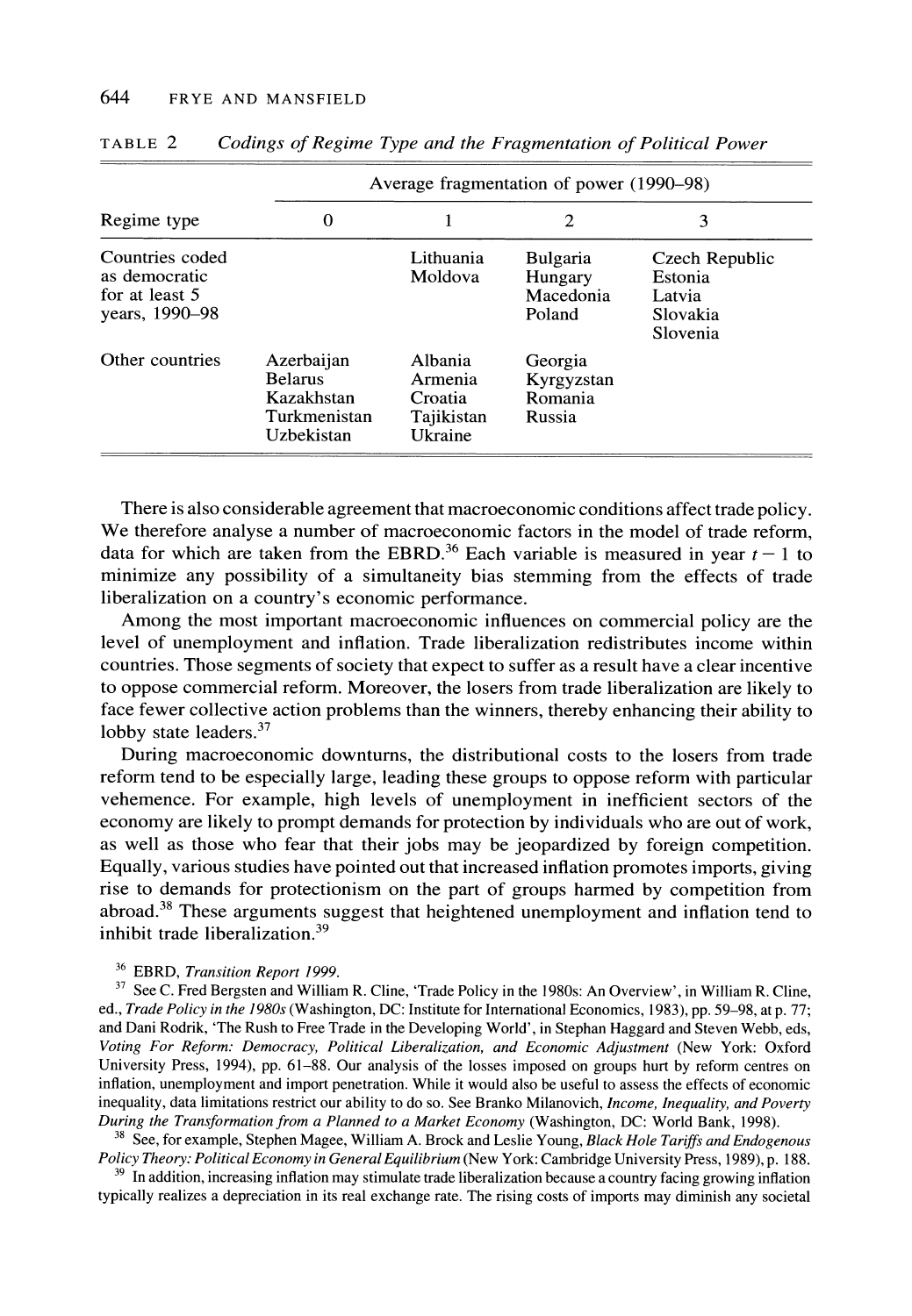**Conversely, many observers argue that deteriorating macroeconomic conditions stimulate trade liberalization. As Dani Rodrik points out, 'if there is one single theme that runs through the length of the political economy literature it is the idea that crisis is the instigator of reform.'40 Although liberalization runs the risk of harming influential constituencies, severe economic downturns are likely to elicit widespread demands for measures to improve economic performance. Leaders ignore such demands at their own risk.41 When macroeconomic conditions erode, the anticipated benefits of reviving the economy overwhelm the distributional effects of trade liberalization. In sum, then, economic downturns provide the impetus for politicians to engage in liberalization that generally is not politically feasible during 'normal' times.42 Furthermore, there is evidence that commercial reforms taken in response to economic crises are particularly likely to survive.43** 

**To assess the impact of macroeconomic conditions on commercial reform, we analyse Inflation**<sub>i(t-1)</sub>, which is the rate of inflation in *i* from  $t-1$  to *t*, as well as Unemployment<sub>i(t-1)</sub>, which is *i*'s unemployment rate in  $t-1$ .<sup>44</sup> We also analyse *ImportPen<sub>i(t-1)</sub>, which is i's ratio of imports to gross domestic product (GDP). It is widely* **argued that rising imports tend to stimulate pressures for protection by import-competing sectors. Alternatively, heightened import penetration may reflect an interest in commercial openness on the part of government officials and may lead societal groups to press for greater liberalization as they come to enjoy goods produced abroad.** 

In addition, we consider the effects on trade policy of  $GDP_{it-1}$ , which is the real GDP of i in  $t - 1$ <sup>45</sup> Since economically large countries are usually less dependent on foreign **commerce and can often improve their terms of trade by imposing an optimal tariff (or equivalent form of protection), these countries may be less open than smaller counterparts. Alternatively, higher levels of national income are likely to increase the demand for imports and the supply of exports, both of which may lead governments to liberalize trade.** 

**Besides domestic institutions and macroeconomic factors, it is important to account for international influences on trade policy. Since the European Union (EU) has made economic liberalization a precondition for close relations, trade reform may be directly associated with the extent to which post-Communist countries demonstrate an interest in**  forging tighter links with this institution. Hence, we include  $EU_{i(t-1)}$  in the model. This variable equals 0 if i has no formal relationship with the EU in  $t - 1$ , 1 if i has applied for **membership in the EU, 2 if i has signed an interim agreement with the EU, and 3 if i has signed an association agreement with the EU.** 

**(F'note continued)** 

**<sup>40</sup>Rodrik, 'Understanding Economic Policy Reform', p. 26.** 

**<sup>44</sup>It is important to recognize that although the data on unemployment used here are the best available, they are not without well-known limitations. See EBRD, Transition Report 1999.** 

**45 Data on GDP are expressed in US dollars. The EBRD provides data on nominal GDP for each country included in our sample. We deflate these nominal values using data on inflation provided by the EBRD.** 

**pressure for protection stemming from increased imports. See Magee, Brock and Young, Black Hole Tariffs and Endogenous Policy Theory, p. 189.** 

**<sup>41</sup>See Anne O. Krueger, Political Economy of Policy Reform in the Developing Countries (Cambridge, Mass.: MIT Press, 1993); and Rodrik, 'The Rush to Free Trade in the Developing World'.** 

**<sup>42</sup>See Haggard and Kaufman, The Political Economy of Democratic Transitions; Nelson, 'Is the Third World Experience Relevant to the Post-Communist World?' and Przeworski, Democracy and the Market.** 

**<sup>43</sup> See Michael Michaely, 'The Lessons of Experience: An Overview', in Geoffrey Sheppard and Carlos**  Geraldo Langoni, eds, Trade Reform: Lessons from Eight Countries (San Francisco: ICS Press, 1991), pp. 117-26.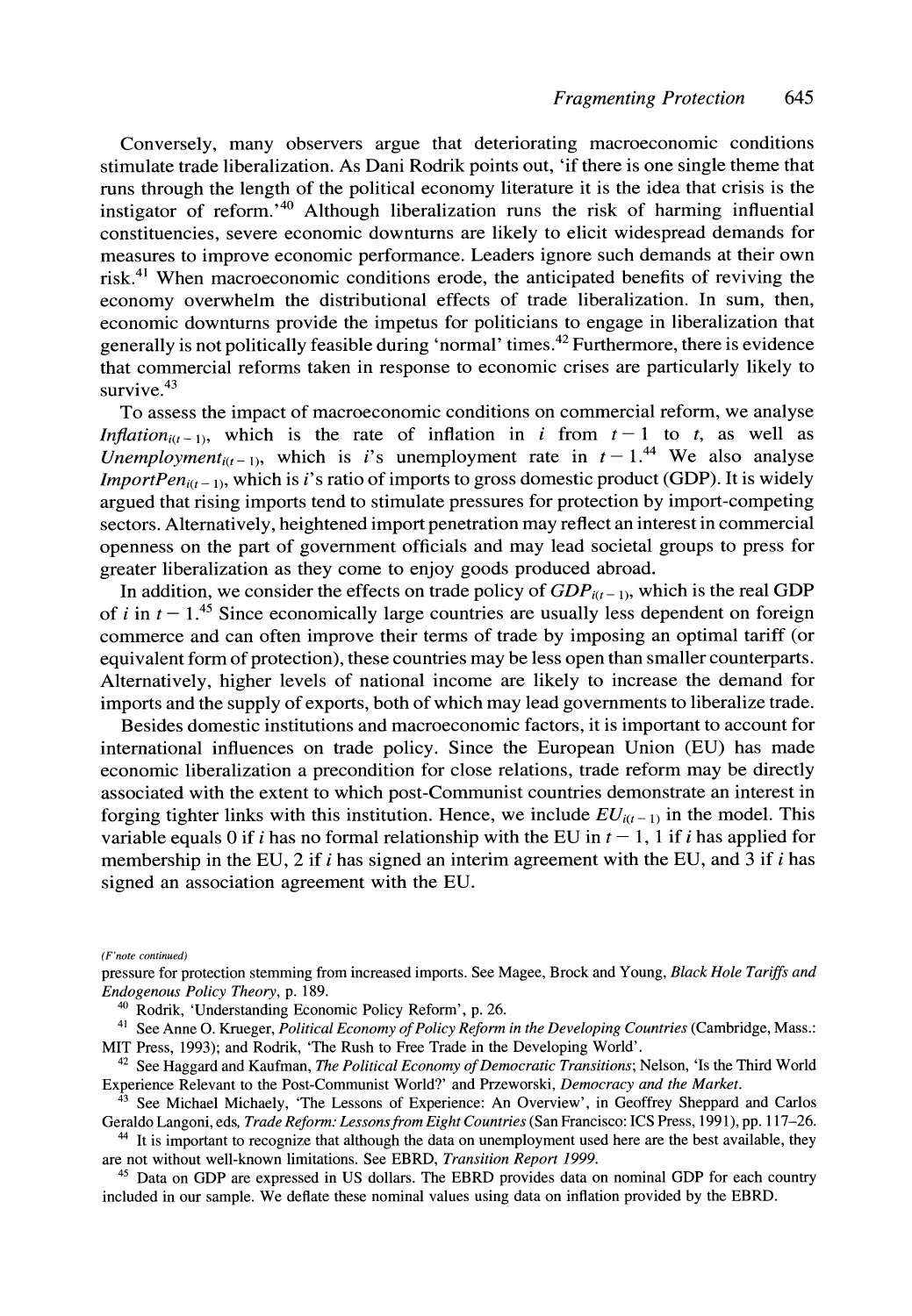## **The Statistical Model**

**To address the effects of the aforementioned independent variables on commercial liberalization in the post-Communist world, we use an ordered probit model.46 The dependent variable in this model is latent: it is a continuum of trade policy outcomes**  ranging from highly protectionist to very liberal. What we observe, however, is *Trade<sub>it</sub>*, **an ordered, nominal measure of trade policy. The ordered probit model maps the latent dependent variable on to the observed variable. To this end, parameter estimates for the independent variables and for two thresholds are generated. The thresholds identify the points where the underlying continuum of trade policy outcomes is divided into the three**  values of  $Trade_{it}$  (0, 1 and 2) that are observed.<sup>47</sup>

**As we mentioned earlier, our dataset is made up of annual observations for every post-Communist country from 1990 to 1998. Hence, the data are organized as both a set of cross-sections (by year) and time series (by country). Analysing such data poses a number of difficulties, most notably the possibility that the ordered probit standard errors will be incorrect (and too small) due to panel heteroscedasticity or serial correlation. Under these circumstances, tests of statistical significance for the parameter estimates would be biased. In some recent research on the statistical analysis of time-series cross-section data with a binary dependent variable, Nathaniel Beck and his colleagues argue that one solution to this problem is to base significance tests on Huber (robust) standard errors, since they take account of any heteroscedasticity and the grouped nature (by country) of the data.48 Consequently, we use Huber standard errors in all of the following analyses.** 

**We also attempt to address any serial correlation by modelling temporal dependence in the data. Given the very short period of time analysed here and the nature of our dependent variable, the most feasible way to do so is by including a lagged dependent variable**   $(Trade_{i(t-1)})$ , yielding what has been referred to as a 'partial adjustment' or 'restricted **transition' model.49 Introducing a lagged dependent variable in time-series cross-section** 

**<sup>46</sup>On this type of model, see J. Scott Long, Regression Models for Categorical and Limited Dependent Variables (Thousand Oaks, Calif.: Sage, 1997), chap. 5.** 

**47 Note that while the underlying (or structural) model for the latent dependent variable includes an intercept,**  we do not estimate an intercept in the model for  $Trade_{it}$ . The reason is that in the latter model, a change in the  $interface$  by objective the thresholds. The resulting identification rephlam son he resolved by estimation **intercept can be offset by shifting the thresholds. The resulting identification problem can be resolved by setting the intercept equal to zero. This procedure has no bearing on either the parameter estimates for the independent variables or the significance tests for those estimates. On this issue, see Long, Regression Models for Categorical and Limited Dependent Variables, pp. 122-4.** 

**48 Nathaniel Beck and Jonathan N. Katz, 'Nuisance vs. Substance: Specifying and Estimating Time-Series-Cross-Section Models', Political Analysis, 6 (1996), 1-36; Nathaniel Beck and Jonathan N. Katz, 'The Analysis of Binary Time-Series-Cross-Sectional Data and/or the Democratic Peace' (paper presented at the Annual Meeting of the Political Methodology Section of the American Political Science Association, Columbus, Ohio, 1997); Nathaniel Beck and Richard Tucker, 'Conflict in Time and Space' (Weatherhead Center for International Affairs Working Paper, No. 97-8, Harvard University, 1997); Nathaniel Beck, David Epstein, Simon Jackman and Sharyn O'Halloran, 'Alternative Models of Dynamics in Binary Time-Series-Cross-Section Models: The Example of State Failure' (paper presented at the Annual Meeting of the Political Methodology Section of the American Political Science Association, Atlanta, Ga., 2001).** 

**49 In principle, a number of alternative procedures exist. One is to estimate a model with serially correlated errors. However, some studies argue against using such models when analysing time-series cross-section data and a limited dependent variable. See Beck and Tucker, 'Conflict in Time and Space', p. 4; and Beck et al., 'Alternative Models of Dynamics in Binary Time-Series-Cross-Section Models', pp. 6-7. Another alternative is to estimate a model with a latent lagged variable; that is, with the lagged value of the unobserved continuum of trade policy outcomes, ranging from highly protectionist to very liberal. Although political scientists have recently made efforts to estimate such a model in a binary probit specification, the difficulty of implementing this procedure is substantial**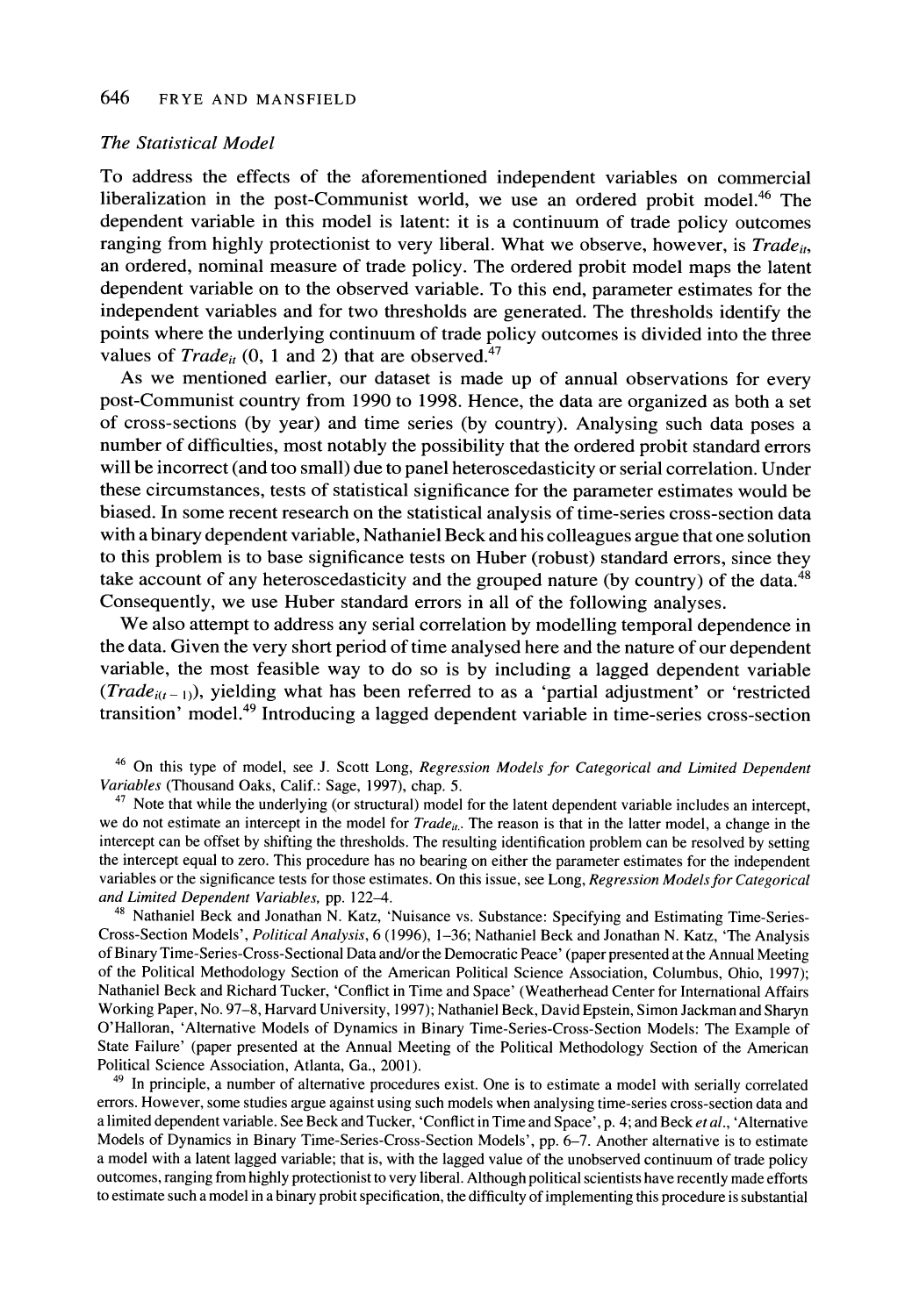**models is a common way to purge the error term of serial correlation when this variable is continuous.50 Some studies have speculated that this procedure might also help generate more accurate standard errors when analysing a limited dependent variable.51 However, since certain observers have cautioned that including a lagged dependent variable in a model like ours can lead to substantial underestimates of the independent variables' effects,**  we also assess the extent to which including  $Trade_{i(t-1)}$  influences the estimates of the **remaining variables in our analysis.52** 

## **The Statistical Results**

**Our initial results are shown in column 3.1 of Table 3. They indicate that both domestic political institutions and macroeconomic conditions heavily influence trade policy in the post-Communist world. Consistent with our argument, regime type and the extent of fragmentation within the national government are especially salient factors. When**  focusing on non-democracies (that is, cases in which  $Democracy<sub>it</sub> = 0$ ), the effects of fragmentation on commercial reform are given by the estimate of  $Fragmentation<sub>it</sub>$  alone.<sup>53</sup> **As we discuss in more detail below, the fact that this estimate is positive, large and statistically significant indicates that non-democracies in which governmental power is highly concentrated are unlikely to engage in reform. By contrast, non-democracies marked by at least some fragmentation tend to be quite open with respect to trade, and the likelihood of such states conducting commercial reform depends little on the exact degree of fragmentation.** 

**These results also indicate that democracies tend to be commercially open, regardless of the dispersion of power within the national government. Again, this issue is taken up**  at greater length below. But to see why this is so, note that the estimates of  $Democracy<sub>it</sub>$ and Fragmentation<sub>it</sub> are positive, the estimate of Democracy<sub>it</sub>  $\times$  Fragmentation<sub>it</sub> is **negative, and all three of them are statistically significant and very large. Moreover, since**  the absolute values of the estimates of *Fragmentation*<sub>it</sub> and *Democracy*<sub>it</sub>  $\times$  *Fragmentation*<sub>it</sub> **are similar, these estimates essentially 'offset' each other quantitatively. Consequently, for democracies, variations in fragmentation have little bearing on trade policy and the large,**  positive estimate of  $Democrac<sub>Y</sub>$  means that these regimes are quite likely to be **commercially open.** 

**In addition, there is ample evidence that deteriorating macroeconomic conditions promote trade liberalization. As indicated by the positive and statistically significant** 

**<sup>50</sup>See Beck and Katz, 'Nuisance vs. Substance'.** 

**51 See Beck and Katz, 'Conflict in Time and Space', pp. 10-11; and Beck et al., 'Alternative Models of Dynamics in Binary Time-Series-Cross-Section Models', p. 7, fn. 13.** 

**52 See, for example, Christopher Achen, 'Why Lagged Dependent Variables Can Suppress the Explanatory Power of Other Independent Variables', (paper presented at the Annual Meeting of the Political Methodology Section of the American Political Science Association, Los Angeles, 2000).** 

<sup>53</sup> On the interpretation of interaction effects,  $\rightarrow$  Robert J. Friedrich, 'In Defense of Multiplicative Terms in **Multiple Regression Equations', American Journal of Political Science, 26 (1982), 797-833.** 

**<sup>(</sup>F note continued)** 

**and we are unaware of any attempt to do so using an ordered probit specification. Note that the increasingly popular strategy of modelling the temporal dependence in time-series cross-section data with a binary dependent variable by including a function of the length of time since the observed value of the dependent variable last equalled 1 cannot be readily implemented when analysing an ordered dependent variable like ours. See Beck and Katz, 'Nuisance vs. Substance'; and Beck and Katz, 'The Analysis of Binary Time-Series-Cross-Sectional Data and/or the Democratic Peace'.**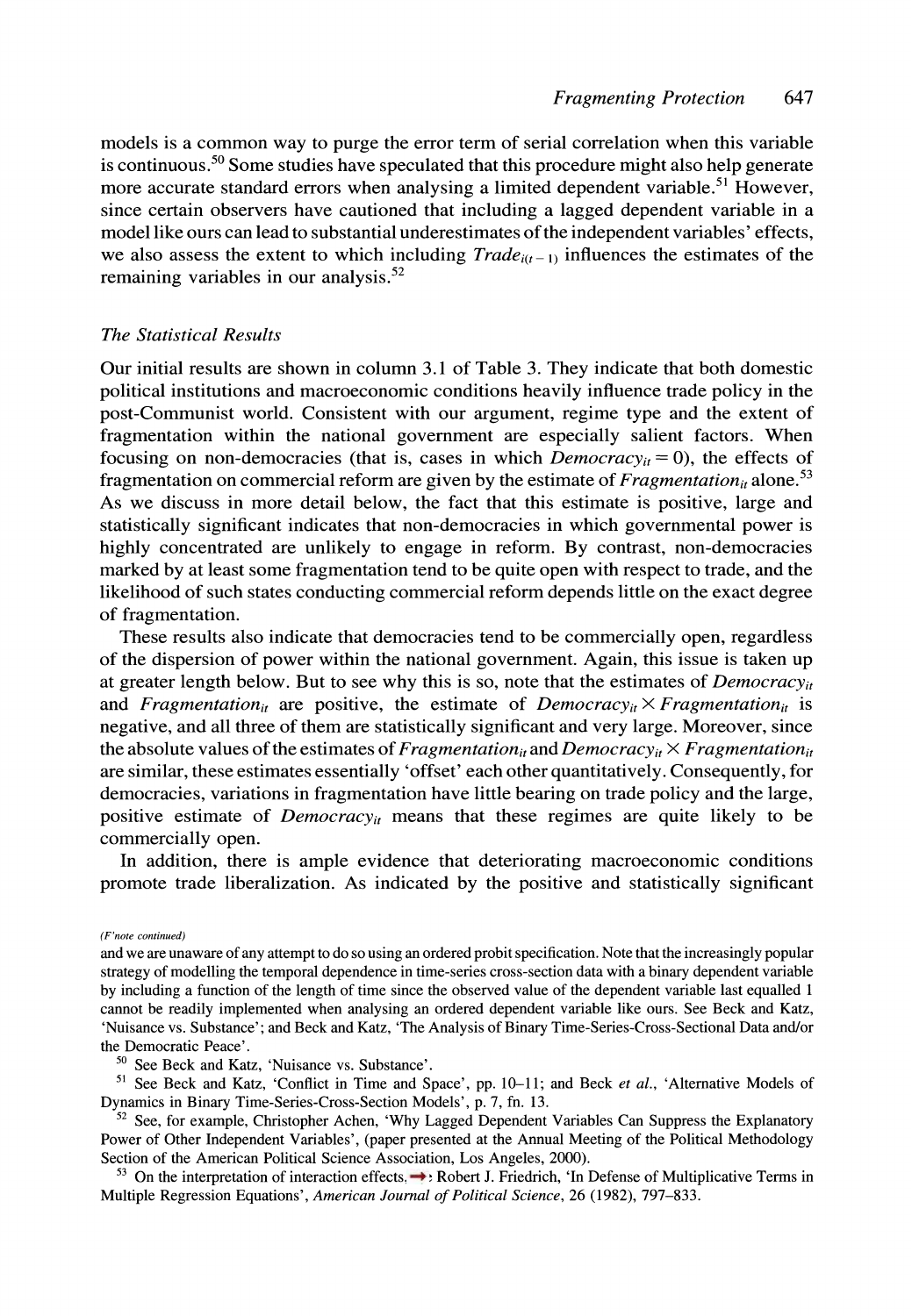|                               | Model                 |                    |                         |                         |
|-------------------------------|-----------------------|--------------------|-------------------------|-------------------------|
| Variable                      | 3.1                   | 3.2                | 3.3                     | 3.4                     |
| Democracy                     | $3.036***$            | $3.715***$         | $6.221***$              | $1.235**$               |
|                               | (0.965)               | (0.861)            | (1.710)                 | (0.513)                 |
| Fragmentation                 | 1.491 ***             | $1.676***$         | $2.658***$              | $0.563***$              |
|                               | (0.461)               | (0.455)            | (0.713)                 | (0.181)                 |
| Democracy ×                   | $-1.569***$           | $-1.895***$        | $-2.820***$             | $-0.537**$              |
| Fragmentation                 | (0.605)               | (0.558)            | (0.843)                 | (0.266)                 |
| Inflation                     | $0.0029***$           | $0.0036***$        | $0.0031***$             | 0.0001                  |
|                               | (0.0011)              | (0.0011)           | (0.0011)                | (0.0001)                |
| Unemployment                  | $0.388***$            | $0.468***$         | $0.812***$              | $0.131***$              |
|                               | (0.095)               | (0.088)            | (0.235)                 | (0.033)                 |
| <b>Import Penetration</b>     | $-0.0008$<br>(0.0036) | 0.0013<br>(0.0031) | $-0.0033**$<br>(0.0015) |                         |
| <b>GDP</b>                    | $0.000037***$         | $0.000036***$      | 0.000066***             | $1.00 \times 10^{-6*}$  |
|                               | (0.000012)            | (0.000014)         | (0.000015)              | $(5.68 \times 10^{-7})$ |
| European Union                | $5.795***$            | $6.875***$         | $8.410***$              | $2.321***$              |
|                               | (1.437)               | (1.404)            | (2.044)                 | (0.224)                 |
| <b>Lagged Trade</b><br>Reform | 0.514<br>(0.358)      |                    |                         |                         |
| Former Soviet<br>Republic     |                       |                    | 3.866***<br>(1.292)     | 0.692<br>(0.430)        |
| Cut Point 1                   | $6.589***$            | $7.503***$         | 13.608***               | 1.590**                 |
|                               | (1.833)               | (1.836)            | (3.666)                 | (0.695)                 |
| Cut Point 2                   | $7.772***$            | $8.628***$         | 15.041***               | $2.570***$              |
|                               | (1.820)               | (1.813)            | (3.881)                 | (0.683)                 |
| Log Likelihood                | $-16.99$              | $-17.66$           | $-14.28$                | $-65.48$                |
| $\chi^2$                      | 147.26***             | 188.03***          | 156.30***               | 213.22***               |
| Pseudo $R^2$                  | 0.75                  | 0.74               | 0.79                    | 0.49                    |
| N                             | 108                   | 108                | 108                     | 169                     |

**TABLE 3 Ordered Probit Estimates of the Political and Economic Influences on Trade Liberalization, 1990-98** 

**Note: Entries are ordered probit estimates with Huber (robust) standard errors in parentheses.**  Statistical significance is indicated as follows: \*\*\* $p \le 0.01$ ; \*\* $p \le 0.05$ ; \* $p \le$  tests are conducted for all estimates. **0.10. Two-tailed tests are conducted for all estimates.**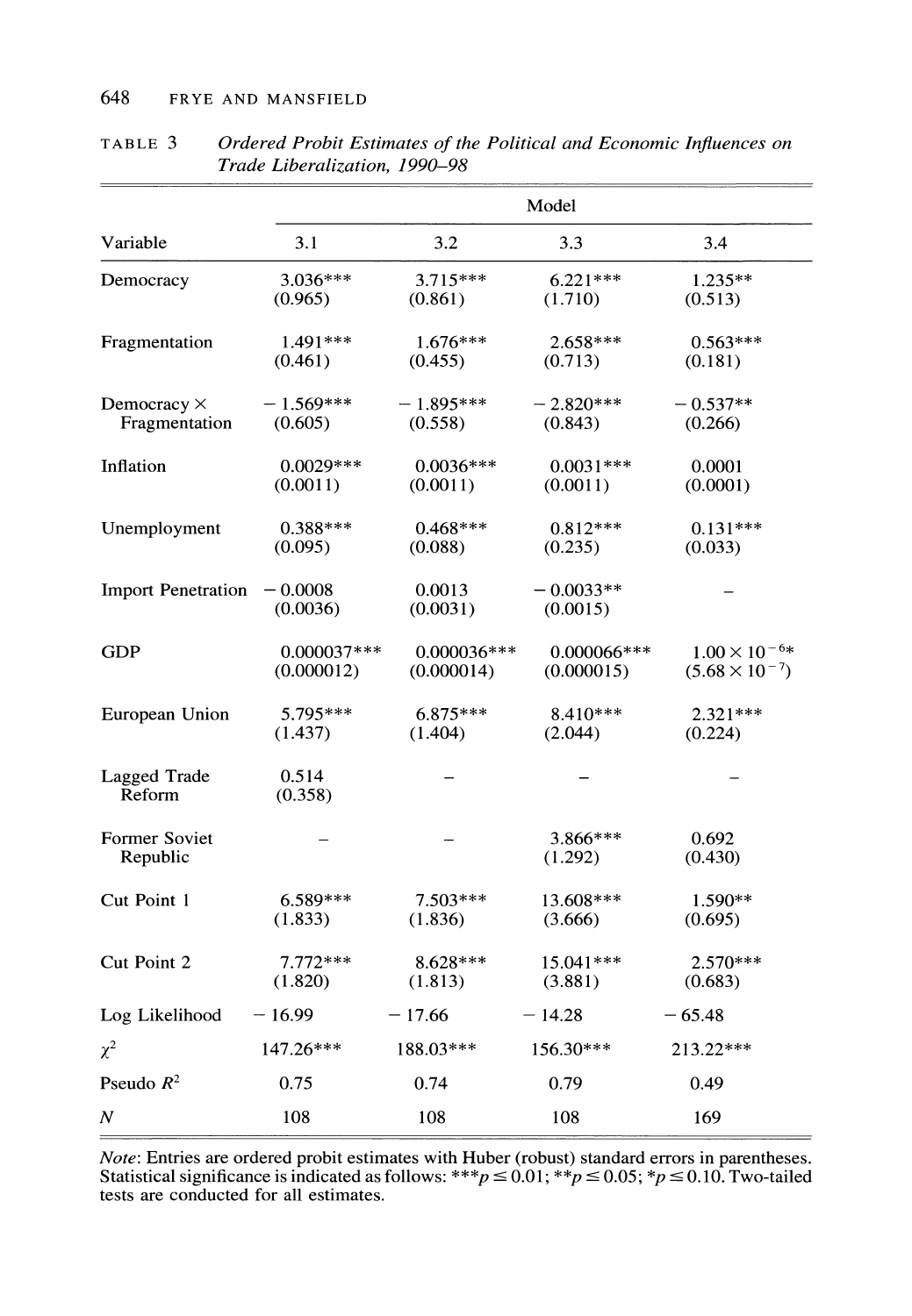estimates of both *Inflation*<sub> $i(t-1)$ </sub> and *Unemployment*<sub> $i(t-1)$ </sub>, heightened inflation and **unemployment are strongly associated with commercial reform. Equally, the prospect of liberalization is greater for economically large post-Communist states than for their smaller**  counterparts, since the estimate of  $GDP_{i(t-1)}$  is positive and statistically significant. And **countries having close relations with the EU are especially likely to have an open trade**  regime, since the estimate of  $EU_{i(t-1)}$  is positive and significant.

**Import penetration, however, has a much weaker influence on trade policy. The estimate**  of *ImportPen<sub>i(t-1)</sub>* is negative, suggesting that trade liberalization is inhibited by rising **imports. But this estimate is not statistically significant. Nor is the estimate of**  $Trade_{i(t-1)}$ **, indicating that trade policy is not marked by temporal dependence in the post-Communist world. Moreover, as shown in column 3.2, omitting the lagged endogenous variable has very little bearing on the remaining estimates. For this reason and because some observers have argued that including a lagged dependent variable in models like ours can have**  adverse statistical consequences, we do not include  $Trade_{i(t-1)}$  in the following analyses.<sup>54</sup>

#### **The Measurement of Democracy**

**Having generated some initial estimates of the model, it is important to assess the robustness of our results. We begin by addressing whether our findings hinge on how democracy is measured. Recall that we followed Jaggers and Gurr in coding state i as**  democratic in year t if it scores 7 or higher on an index  $(REG_{ii})$  ranging from  $+10$  to  $-10$ . **Although this operational definition has been used repeatedly, it is obviously somewhat arbitrary and we need to assess whether relaxing it affects our findings. Therefore, we estimate the model after redefining the threshold for democracy as: (a) 6 and higher, (b) 5 and higher, (c) 4 and higher, (d) 3 and higher, (e) 2 and higher, and (f) 1 and higher. We also estimate the model after redefining Democracyi, as REGit.** 

Table 4 reports the coefficients of *Democracy<sub>it</sub>*, Fragmentation<sub>it</sub>, and *Democracy*<sub>it</sub>  $\times$ Fragmentation<sub>it</sub> based on these analyses. The estimates of the remaining variables are **omitted to conserve space. Not surprisingly, as we relax the criteria for what constitutes a democracy and include more states with shakier democratic credentials under this heading (for example, Kyrgyzstan, Armenia and Croatia), the size of regime type' s impact on commercial openness declines. None-the-less, consistent with our earlier findings, the**  estimates of *Democracy<sub>it</sub>* and *Fragmentation<sub>it</sub>* are always positive, the estimate of Democracy<sub>it</sub>  $\times$  Fragmentation<sub>it</sub> is always negative, and each estimate is statistically **significant.55 Equally, the signs and significance levels of the remaining variables are**  virtually identical, regardless of how *Democracy<sub>it</sub>* is measured.

**Besides Jaggers and Gurr, Freedom House has compiled data on regime type covering the countries and years analysed here.56 Freedom House assigns each country an annual score from 1 to 7, based on the political rights it grants citizens. To further assess**  the robustness of our initial results, we follow Freedom House in setting  $Democrac_{y_i}$ **equal to 1 if political rights in country i are given a score of 1 or 2 in t, and 0 otherwise.**  As shown in the last row of Table 4, the estimates of *Democracy<sub>ii</sub>*, *Fragmentation<sub>ii</sub>*, and

**<sup>54</sup> See Achen, 'Why Lagged Dependent Variables Can Suppress the Explanatory Power of Other Independent Variables'.** 

**<sup>55</sup>However, the strength of these results declines somewhat as the operational definition of democracy is relaxed**  (that is, as the value of  $REG_{ii}$  required for i to be considered democratic is reduced).

**<sup>56</sup> Freedom House, 'Freedom in the World'.**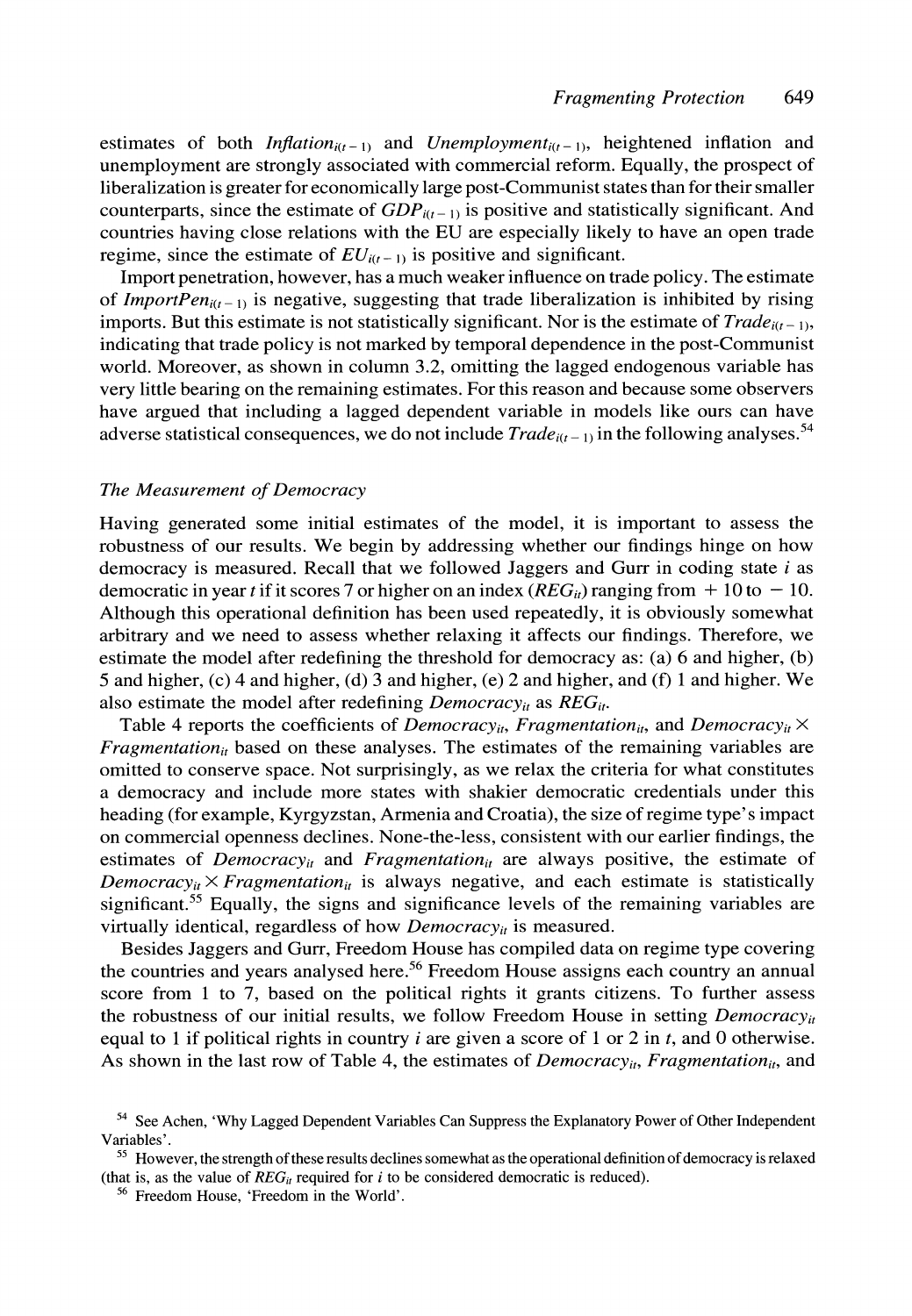## **650 FRYE AND MANSFIELD**

| Measure of democracy | Democracy  | Fragmentation | Democracy $\times$<br>Fragmentation |  |
|----------------------|------------|---------------|-------------------------------------|--|
| $REG \geq 6$         | $4.176***$ | $1.656***$    | $-1.884***$                         |  |
|                      | (1.086)    | (0.477)       | (0.585)                             |  |
| $REG \geq 5$         | $5.412***$ | $2.408***$    | $-2.581***$                         |  |
|                      | (1.526)    | (0.770)       | (0.921)                             |  |
| $REG \geq 4$         | $5.151***$ | 2.386***      | $-2.531***$                         |  |
|                      | (1.273)    | (0.792)       | (0.914)                             |  |
| $REG \geq 3^+$       | $5.151***$ | $2.386***$    | $-2.531***$                         |  |
|                      | (1.273)    | (0.792)       | (0.914)                             |  |
| $REG \geq 2$         | $2.624**$  | $1.576***$    | $-1.314**$                          |  |
|                      | (1.328)    | (0.446)       | (0.598)                             |  |
| $REG \geq 1$         | $1.952*$   | $1.794***$    | $-1.468**$                          |  |
|                      | (1.004)    | (0.355)       | (0.575)                             |  |
| <b>REG</b>           | $0.282**$  | $1.518***$    | $-0.187**$                          |  |
|                      | (0.118)    | (0.553)       | (0.075)                             |  |
| Freedom House        | $2.739***$ | $1.039***$    | $-1.713***$                         |  |
|                      | (0.996)    | (0.282)       | (0.440)                             |  |

**TABLE 4 Ordered Probit Estimates of Democracy, Fragmentation and the Interaction Between Democracy and Fragmentation, Based on Different Measures of Regime Type** 

**Note Entries are ordered probit estimates with Huber (robust) standard errors in parentheses. Statistical significance is indicated as follows:** \*\*\*p  $\leq 0.01$ ; \*\*p  $\leq 0.05$ ; \*p  $\leq 0.10$ . Two-tailed **tests are conducted for all estimates. Note that the remaining variables in Model 3.2 of Table 3 are included in these ordered probit analyses, but their parameter estimates are not presented to conserve space.** 

These results are identical to those when Democracy is defined as  $REG \geq 4$ , since there is **no case in this analysis where REG = 3.** 

*Democracy<sub>it</sub>*  $\times$  *Fragmentation<sub>it</sub>* continue to accord with our previous results. Also, the **signs and significance levels of the remaining variables are much the same as the corresponding estimates in column 3.1 of Table 3.57 Hence, our results do not depend on the measurement of democracy.** 

#### **The Effects of Individual Countries and Years, Omitted Variables and Missing Data**

**We also need to determine whether our results are unduly influenced by a particular country or year in the sample. To this end, we remove each country, one at a time, from the sample and then re-estimate our model. Similarly, we re-estimate the model after omitting each year in the sample, one at a time. Except for import penetration, there is not a single case in which the sign of a parameter estimate changes; and there are only two instances**  (*Democracy<sub>it</sub>* when Belarus is excluded and  $GDP_{i(t-1)}$  when 1993 is omitted) in which a

<sup>57</sup> The only noteworthy difference is that the estimate of  $ImportPen_{i(t-1)}$  is statistically significant (at the 0.10 **level).**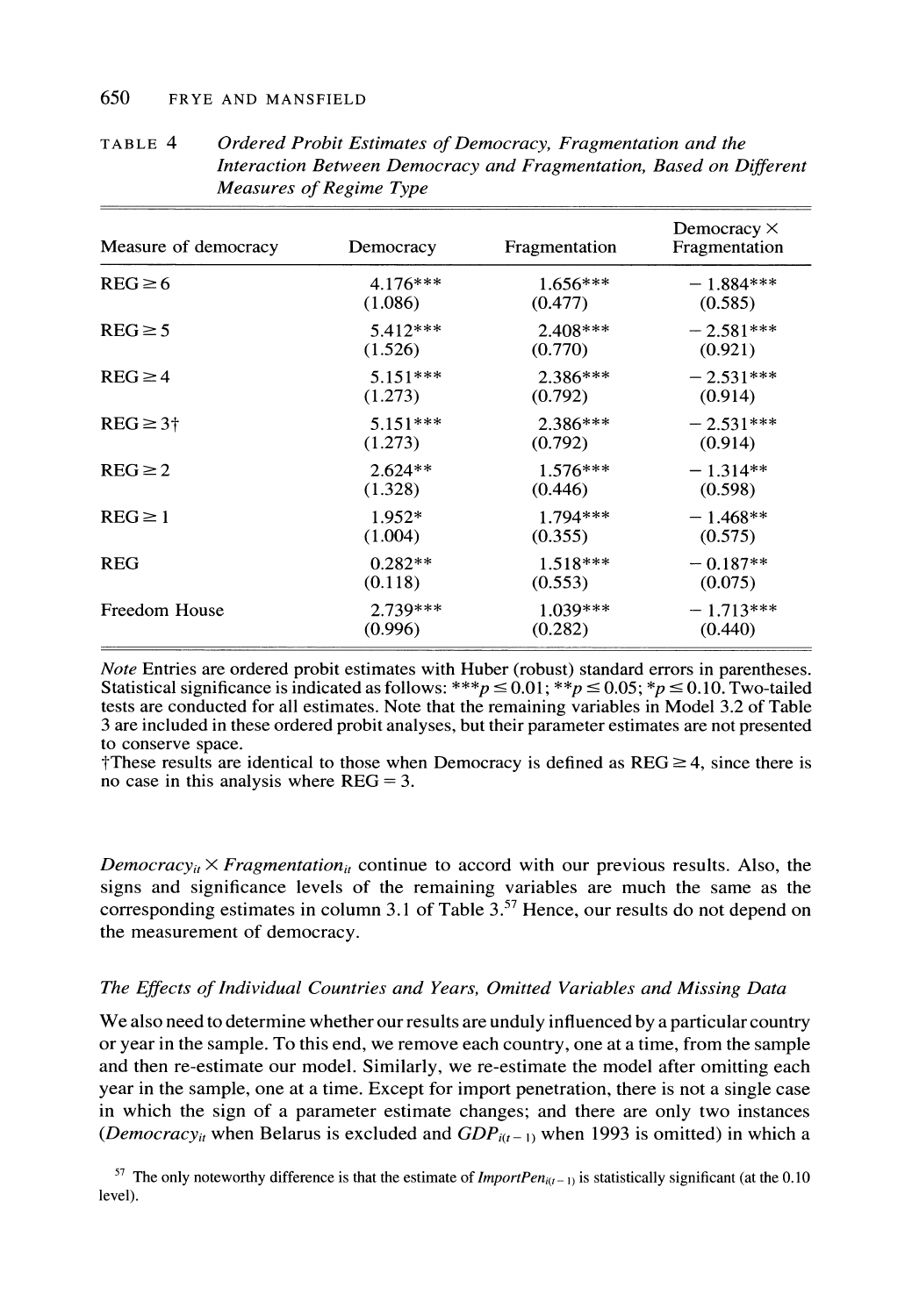**statistically significant estimate in column 3.2 is no longer significant when these analyses are conducted. Clearly, then, our results are not being driven by any single country or year.** 

**Next, we address whether our results are robust with respect to the inclusion of certain factors omitted from the model. First, we analyse the effects of economic growth, defined**  as the percentage change in the real per capita GDP of  $i$  from  $t - 1$  to  $t$ . Economic growth **may promote trade reform because it both reduces the incentives for interest groups to press for protection and increases domestic demand for goods, including imports.58 Secondly, we examine the influence of government spending on trade policy by including the ratio**  of *i*'s government spending to GDP in  $t - 1$ . High levels of government spending cushion **the distributional effects stemming from free markets.59 However, governments marked by extensive spending may also have more resources available to intervene in the economy**  and therefore may be less likely to favour liberalizing foreign trade.<sup>60</sup>

**Thirdly, international financial institutions may have fostered economic reform in the post-Communist world by making reform a precondition for badly-needed loans. Hence, we analyse two dummy variables, one indicating whether country i has a structural**  adjustment loan from the IMF in  $t - 1$  and the other indicating whether i is receiving any **IMF** assistance in  $t - 1$ .<sup>61</sup>

**Fourthly, we examine the effects of various domestic political factors that have been**  linked to economic reform in the post-Communist world.<sup>62</sup> We analyse whether t is an election year in country  $i$  as well as the number of years until the next election in  $i$ , since **the effects of elections are stressed in research on both economic reform in the former**  Soviet bloc and the political economy of trade policy.<sup>63</sup> We also assess the extent of turnover in *i*'s national government from  $t - 1$  to *t*. Greater turnover may be an indicator **of political instability, which is likely to inhibit reform; conversely, it may signal the arrival of new state leaders with an interest in reform.64** 

**In addition, we would like to account for the ideological position of a country's leadership, particularly its position on economic reform. Direct measures of this factor are not available, but we can examine some indirect measures of whether state leaders are oriented towards economic reform. Since Communist regimes were highly autarkic, there is ample reason to expect that heads of state who held senior positions in those regimes when they fell would be less inclined to undertake reforms than heads of state that either did not hold such positions when those regimes fell or never held such positions. Equally, the greater the percentage of seats in a country' s legislature held by the Communist Party** 

**<sup>58</sup>See Jagdish Bhagwati, Protectionism (Cambridge, Mass.: MIT Press, 1988), p. 6.** 

**61 Data on IMF loans are taken from the International Monetary Fund's website: www.imf.org/external/np/tre/ tad.** 

**62 See Aslund, Boone and Johnson, 'How to Stabilize'; Fish, 'The Determinants of Economic Reform in the Post-Communist World'; and Hellman, 'Winners Take All'.** 

**63 See Timothy Frye and Edward D. Mansfield, 'Timing is Everything: Elections and Trade Liberalization in the Post-Communist World' (unpublished paper, Ohio State University, 2002); Hellman, 'Winners Take All'; and Magee, Brock and Young, Black Hole Tariffs and Endogenous Policy Theory.** 

**64 Hellman, 'Winners Take All'.** 

<sup>&</sup>lt;sup>59</sup> See Luiz Carlos Bresser Pereira, José Maria Maravall and Adam Przeworski, Economic Reforms in New **Democracies: A Social-Democratic Approach (New York: Cambridge University Press, 1993). Of course, the fact that government spending as a portion of GDP is relatively high indicates nothing about the content or beneficiaries of that spending.** 

**<sup>60</sup>Data on economic growth and the ratio of government spending to GDP are taken from EBRD, Transition Report 1999.**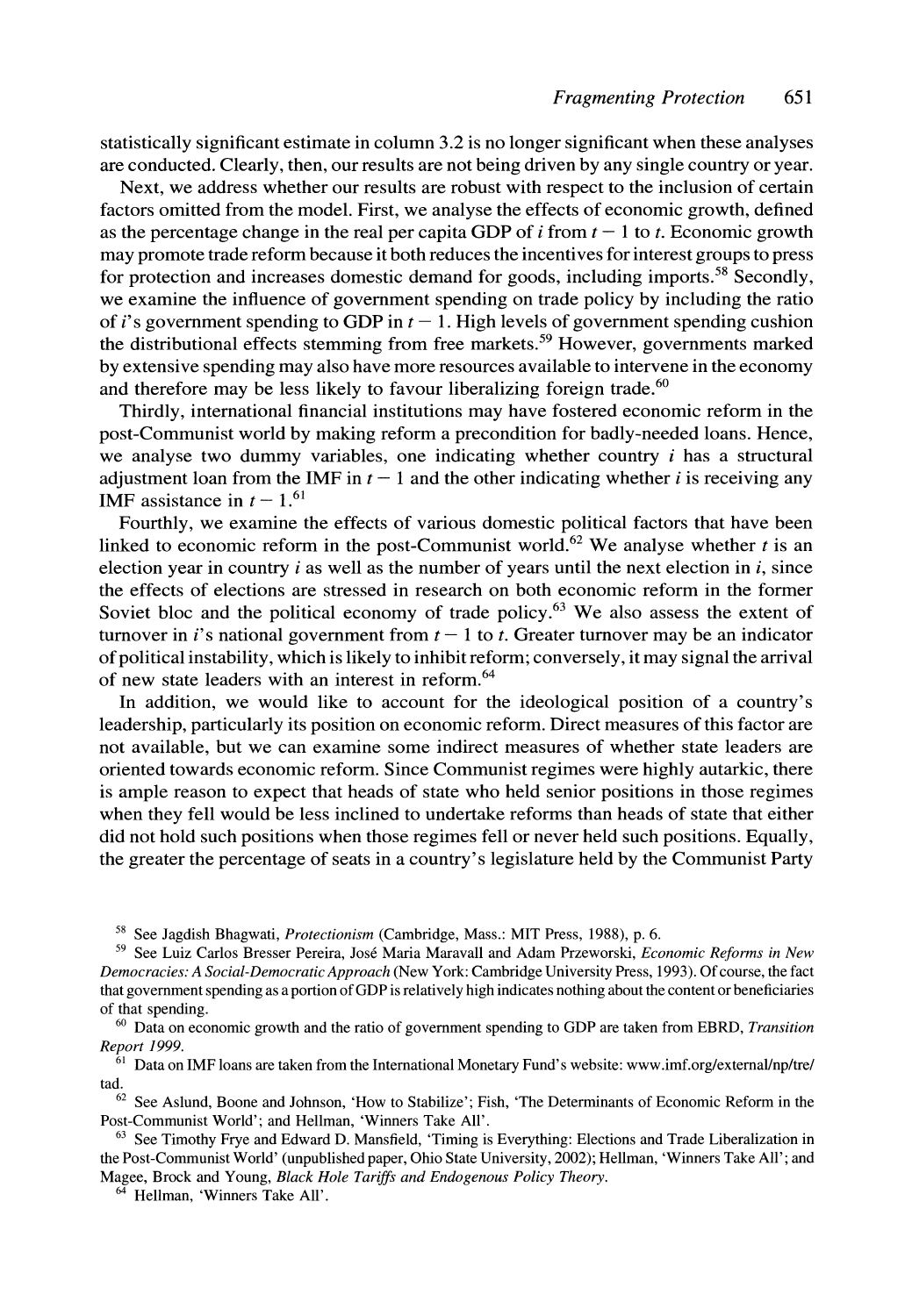**(or the largest successor to that party), the less likely a post-Communist country is to engage in commercial liberalization.65** 

**Finally, we analyse whether i was a republic of the Soviet Union. Aslund, Boone and Johnson point out that whether a country was part of the Soviet Union is a proxy for various 'different underlying structural factors, such as the greater reliance on military-industrial production, a longer history of communism, greater reliance on trade within the communist bloc, and membership in the ruble zone when control over money creation disintegrated.'66 In light of their finding that there is a systematic difference in the extent of economic reform between countries that were part of the Soviet Union and other countries in the post-Communist world, we include this variable in our analysis of trade liberalization.** 

**Not only is there reason to expect the factors just discussed to influence trade policy, many of them are likely to be closely linked to the domestic political and economic variables included in our model. As such, we need to ensure that they do not account for the results reported earlier. In fact, there is no evidence of this sort. Introducing these variables in the model one at a time yields a few cases where the parameter estimate of**  *ImportPen<sub>i(t-1)</sub> changes sign, but no instance where the sign or statistical significance of* **any other parameter differs from that in column 3.2 of Table 3.** 

**Furthermore, only one of these additional variables has a statistically significant effect on trade policy. As shown in column 3.3 of Table 3, there is evidence that former Soviet states are more commercially open than other post-Communist countries: the estimate of a dummy variable indicating whether or not i is such a state is positive and significant. Also,**  when this variable is included, the estimate of  $ImportPen_{it(-1)}$  becomes negative and **statistically significant. However, accounting for whether i was part of the Soviet Union has little bearing on the other results in Table 3 and, as discussed below, the strength of this variable's effect on trade policy is quite fragile.67** 

**We also examine whether trade liberalization is linked to other economic reforms. In a recent study of the post-Communist world, Joel Hellman argues that partial reforms that is, situations in which some aspects of the economy are reformed while other aspects**  remain distorted – create rents for certain segments of society.<sup>68</sup> These groups have an **incentive to press the government to partially reform the economy, but not to fully reform it since doing so would eliminate such rents. The implication of this argument for our analysis is that the absence of liberalization along other economic dimensions might be associated with trade liberalization. Hellman analyses eight facets of economic reform in addition to commercial reform. We include seven of these eight dimensions in our model, one at a time (and exclude one facet - legal reform - for which there is not enough data to generate reliable results).69 In only two cases (enterprise restructuring and competition policy) is another aspect of economic reform significantly associated with trade liberalization. Moreover, there is no case where including another dimension influences the results shown in Table 3. Thus, whether trade liberalization is part of a partial reform package has no bearing on our findings.** 

**Our final robustness check centres on whether the relatively limited amount** 

**<sup>65</sup>Data on these factors are taken from Frye, Hellman and Tucker, 'Data Base on Political Institutions in the Post-Communist World'.** 

**66 Aslund, Boone and Johnson, 'How to Stabilize', p. 219.** 

**67 Note also that including the per capita GDP of each state in the model has virtually no bearing on the estimates of the remaining variables.** 

**69 Data on these variables are taken from the EBRD, Transition Report 1999.** 

**<sup>68</sup> Hellman, 'Winners Take All'.**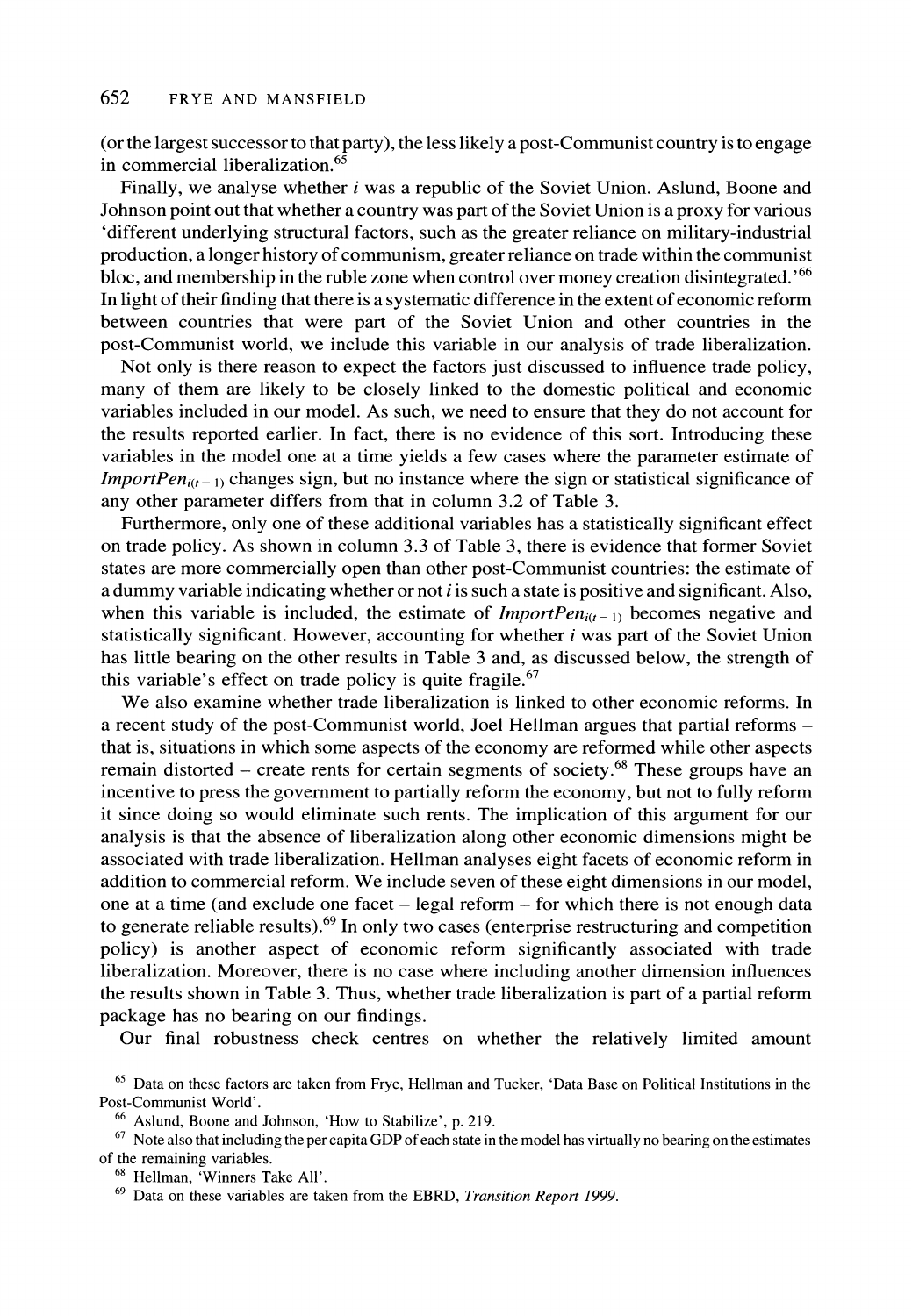**of data on import penetration for the post-Communist countries leads to distortions in the estimated effects of the remaining variables in the model. For every independent variable**  except *ImportPen<sub>i(t-1)</sub>, we are able to obtain reliable data on the bulk (between 175 and* **225, depending on the variable) of the 225 observations in our dataset. In the case of**  *ImportPen*<sub> $i(i-1)$ </sub>, by contrast, data are available for only 121 observations, which is why **the sample in our earlier analyses is relatively small.** 

**In a preliminary effort to determine whether expanding the sample of country-years influences our results, we estimate the model used to derive the findings in column 3.3 after**  omitting *ImportPen<sub>i(t-1)</sub>.* Obviously, this tack is not without drawbacks, most notably the **possibility that our model will be misspecified after removing import penetration and, consequently, that the parameter estimates of the remaining variables will be biased. None the less, doing so increases the sample size by almost 60 per cent. As shown in column**  3.4, most of our results are quite robust with respect to the omission of *ImportPen*<sub> $i(t-1)$ </sub>. There is no case in which an estimate's sign changes when the larger sample is analysed. **In addition, while the effects of inflation and former Soviet states are no longer statistically**  significant when  $ImportPen_{i(t-1)}$  is dropped, each of the other variables remains significant.

## **Quantitative Effects**

**Having established that domestic institutions and macroeconomic conditions influence trade liberalization and that their effects are relatively robust, it is important to assess the quantitative impact of these factors. We begin by analysing the influence of regime type and fragmentation. Table 5 presents the predicted probability that country i engages in**  extensive trade liberalization (i.e., the probability that  $Trade_{it}$  equals 2) in year t when i is a democracy and when  $i$  is not, varying Fragmentation<sub>it</sub> from 0 to 2. Note that we do not present the predicted probabilities when *Fragmentation*<sub>it</sub> equals 3 or 4, since they are **virtually identical to the probability of extensive liberalization when it equals 2. To generate these values, we rely on the estimates in column 3.3. Unemployment and relations with the EU are evaluated at their means; GDP, inflation and import penetration are evaluated at their medians, since each of these variables has a rather skewed distribution; and we assume that i was not a part of the Soviet Union.** 

**The results in Table 5 indicate that, regardless of the degree of fragmentation, democracies are almost certain to engage in extensive liberalization. This finding is not**  surprising since  $Trade_{ii}$  equals 2 in roughly 90 per cent of the cases in our sample where **i is democratic. By contrast, non-democracies are quite unlikely to liberalize commerce when power is highly concentrated. However, moderately concentrated non-democracies**  (that is, those where *Fragmentation<sub>it</sub>* equals 1) are only about 5 to 10 per cent less likely **than democracies to conduct open trade. Non-democracies are equally likely to do so when fragmentation is more extensive (that is, when**  $Fragmentation<sub>it</sub>$  **is greater than or equal to 2). Thus, as long as there is some dispersion of power within the government, the odds of trade liberalization depend very little on a country's regime type.** 

**In addition, most of the remaining variables in our model have a quantitatively large,**  as well as a statistically significant, influence on *Trade<sub>u</sub>*. If, for example, we focus on non-democracies marked by highly concentrated power (i.e., where Fragmentation<sub>it</sub> equals 0), changing *Inflation*<sub> $i(i-1)$ </sub> from its median value to the seventy-fifth percentile **found in the data yields more than a three-fold increase in the probability of extensive trade**  liberalization. A similar change in the value of  $GDP_{i(t-1)}$  generates more than a four-fold **rise in this probability. Furthermore, a one standard deviation rise in the value of either**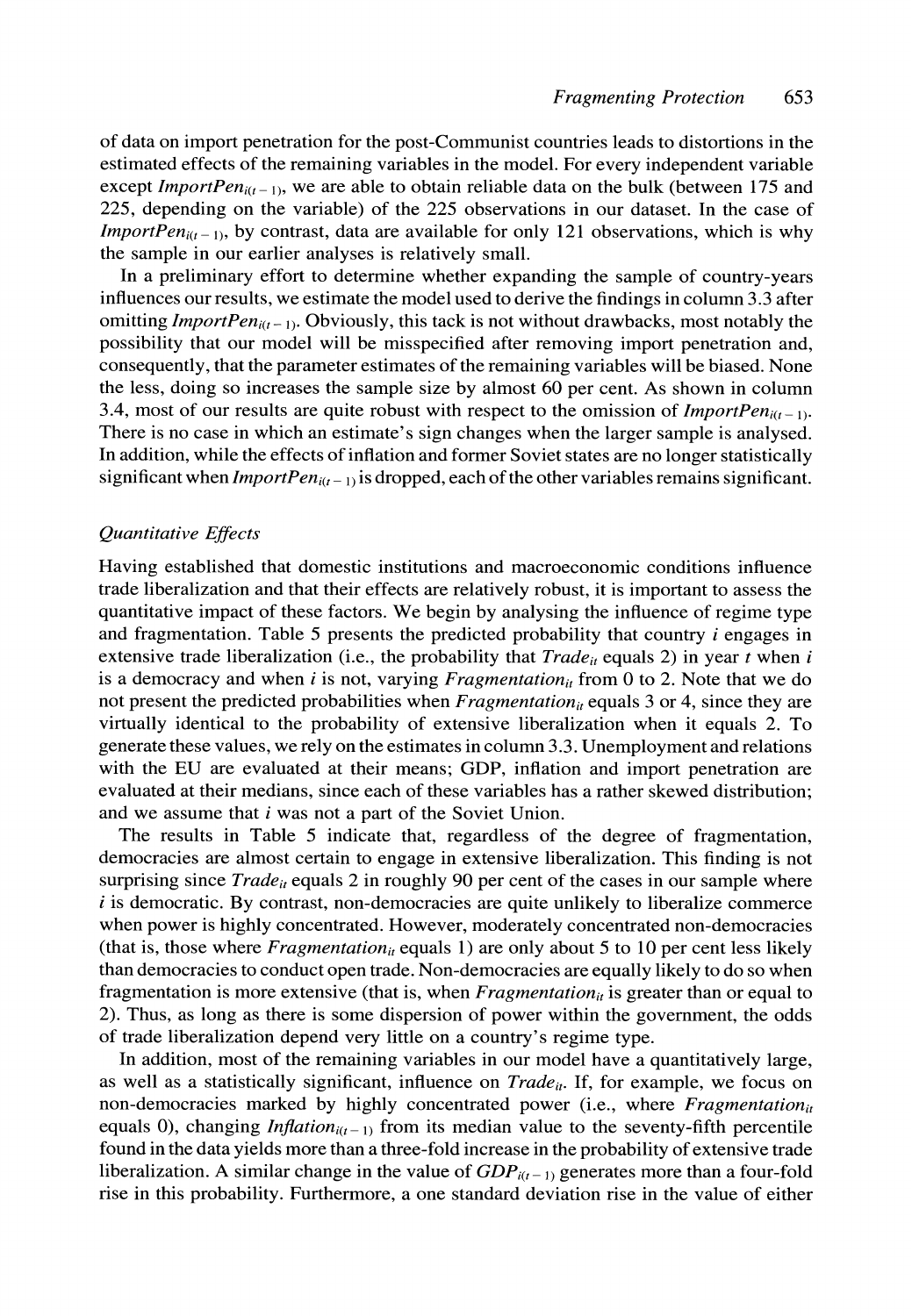| Regime type                | Fragmentation <sup>†</sup> |              |              |
|----------------------------|----------------------------|--------------|--------------|
|                            |                            |              |              |
| Democracy<br>Non-democracy | 0.99<br>0.11               | 0.99<br>0.92 | 0.99<br>0.99 |

**TABLE 5 Effects of Regime Type and Fragmentation on the Predicted Probability of Extensive Trade Liberalization** 

**Note: These predicted probabilities are computed using the estimates in Model 3.3 of Table 3. To generate these values,**  Unemployment<sub>it</sub> and  $EU_{it}$  are evaluated at their means;  $GDP_{it}$ , *Inflation<sub>it</sub>* and *ImportPen<sub>it</sub>* are evaluated at their medians, since **the distributions of these three variables are quite skewed; and we assume that country i was not a part of the Soviet Union. tThe predicted probability of extensive trade liberalization is** 

**0.99 when Fragmentation equals 3 or 4, regardless of whether country i is a democracy or a non-democracy.** 

*Unemployment<sub>i(t-1)</sub> or*  $EU_{i(t-1)}$  *increases the predicted value of*  $Trade_{it}$  *from 0.11 to 0.99.* **Shifting from a country that was not part of the Soviet Union to one that was has the same**  effect. In fact, of the variables analysed here, only  $ImportPen_{i(t-1)}$  has a relatively small **quantitative impact on commercial liberalization.** 

# **FRAGMENTATION AND OPENNESS IN THE POST-COMMUNIST WORLD**

**The preceding results indicate that domestic institutions strongly influence trade liberalization in the post-Communist world. Extreme concentrations of power in non-democracies hinder trade liberalization, while even a modest amount of political fragmentation can promote openness.** 

**Our results differ from various studies based on other regions of the world that associate greater fragmentation of political power with protection. That fragmentation has fostered openness, however, is consistent with recent work on economic reform in the post-Communist world. Hellman, for example, reports 'a strong positive correlation ... between coalition governments and economic reform.'70 The roots of this difference in the effects of fragmentation seem to lie in the institutional legacies of the Communist system. Under a command economy, elites used concentrated political power to pursue autarkic trade policies that produced great benefits for incumbents. After 1989, elites in several countries faced few challenges to their authority and continued to favour protection. Where new elites or interest groups have not dispersed political power from the old guard, trade liberalization has been minimal. Uzbekistan, Turkmenistan and Azerbaijan provide clear examples of this outcome.** 

**By contrast, in those post-Communist countries where new elite groups entered the political arena following 1989, thereby dispersing power from the Communist-era political** 

**<sup>70</sup>Hellman, 'Winners Take All', p. 231.**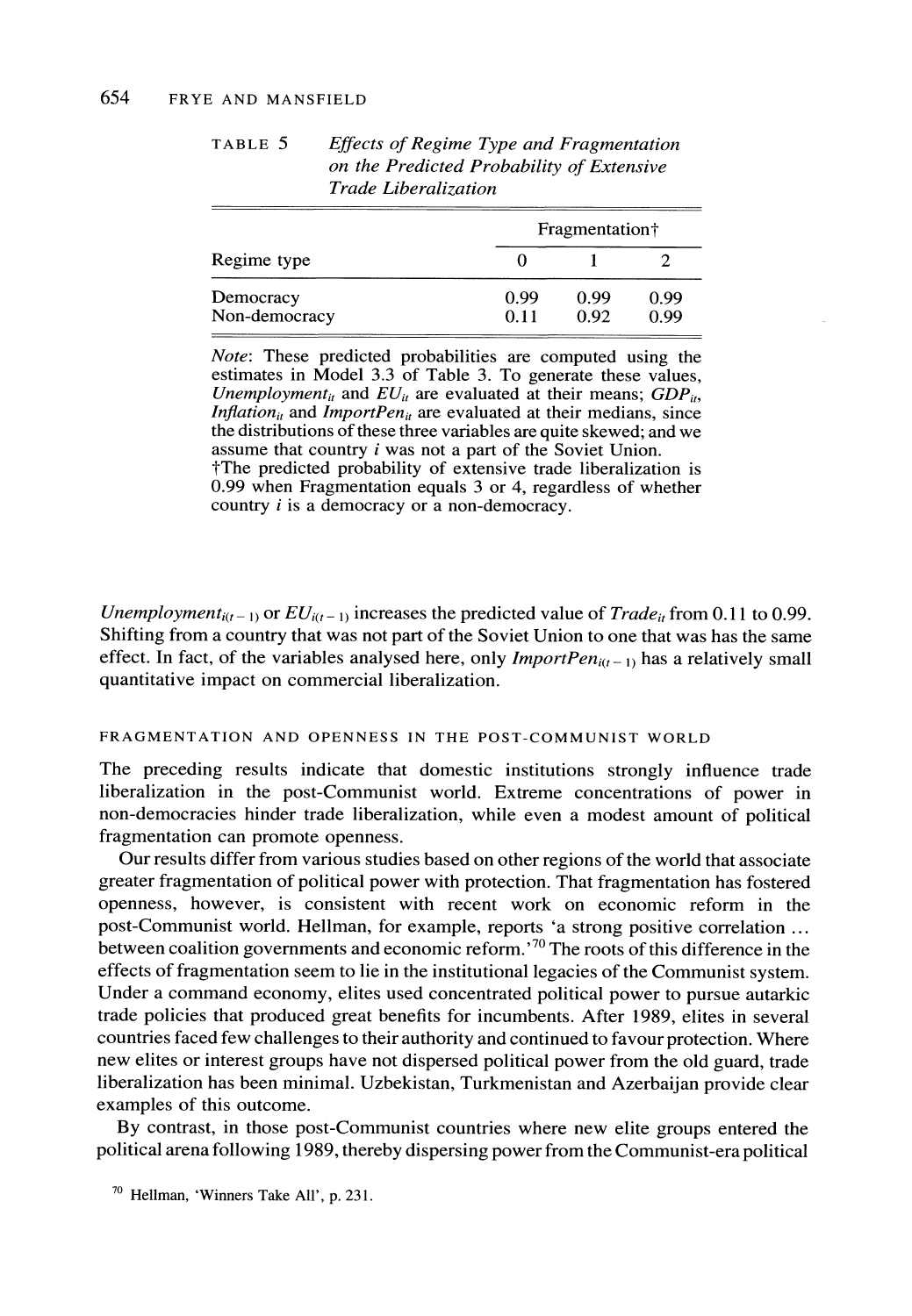**elites, the prospects for economic liberalization have been greater. Fragmented political power has created political space for elite groups with stronger preferences for openness to influence policy outcomes. Moreover, by liberalizing trade, these new groups can weaken their political opponents who favour protectionism and are lodged in state bureaucracies.71 Removing political power from the hands of bureaucrats appointed by Communist-era politicians has been a common element of reform in many countries. In Kyrgyzstan, for example, Askar Akaev, a former academic with weak ties to the state and party apparatus, ran for the presidency against Absamat Masaliev, the former head of the Kyrgyz Communist Party, in October 1990. Akaev was elected by a razor-thin margin. He quickly championed trade liberalization as a key element of economic reform and made Kyrgyzstan one of the most open economies in the region.72 This strategy of rapidly liberalizing foreign trade fits nicely with the goal of weakening political opponents largely based in the state bureaucracy and parliament.73** 

**In addition, the fragmentation of political power in a post-Communist setting may create space for social interests to push for openness. Financial interests, the service sector, and importers who would benefit from a more open economy had little opportunity to sway policy in the highly concentrated political arena of the command economy. However, the dispersion of power from protectionist elites in the post-Communist era has given these groups some leverage to promote commercial openness. Even in Ukraine, for example, where protectionist lobbies are legion, the head of the parliamentary Tax and Customs Subcommittee pointed out that 'numerous agreements on free trade, the pressure of the World Trade Organization, and the pressures of large Ukrainian importers have all resulted in a sharp reduction in customs receipts'.74 One observer of Russia mentioned that 'the protectionism of producers is increasingly being countered by trade lobbies in the big cities, whose trade suffers from import tariffs that raise prices'.75 More broadly, given the highly autarkic regimes from which post-Communist governments were emerging, it is quite likely that social groups entering the political arena generally had a stronger preference for open markets than their predecessors.** 

#### **CONCLUSION**

**In recent years, a burgeoning literature has emerged on the political economy of trade. Very little systematic research, however, has been conducted on commercial policy in the post-Communist world. In this article, we find that the fragmentation of power within post-Communist countries has been a potent force for trade liberalization. In nondemocracies where political power is highly concentrated in the hands of a small groupof elites, state leaders face few impediments to maintaining the protectionist remnants of Communist rule and are well insulated from interests favouring commercial reform. In** 

**<sup>71</sup>See Geddes, 'Douglass C. North and Institutional Change in Contemporary Developing Countries'.** 

**<sup>72</sup>See Marek Dabrowski and Rafael Antczak, 'Economic Reforms in Kyrgyzstan', Russian and East European Finance and Trade, 31 (1995), 5-31; and EBRD, Transition Report 1999, chap. 2.** 

**74 Sergei Teriokhin, 'Tax Policy', in Anders Aslund and Georges de Menil, eds, Economic Reform in Ukraine: The Unfinished Agenda (Armonk, NY: ME Sharpe, 2000), pp. 144-64, at p. 157; emphasis added.** 

**<sup>73</sup> A similar story can be told about Russia, where much of the reform strategy centred on removing control rights over economic assets from President Yeltsin's political opponents in the state bureaucracy. See Shleifer and Treisman, Without a Map.** 

**<sup>75</sup> Anders Aslund, How Russia Became a Market Economy (Washington, DC: Brookings Institution, 1995), p. 149.**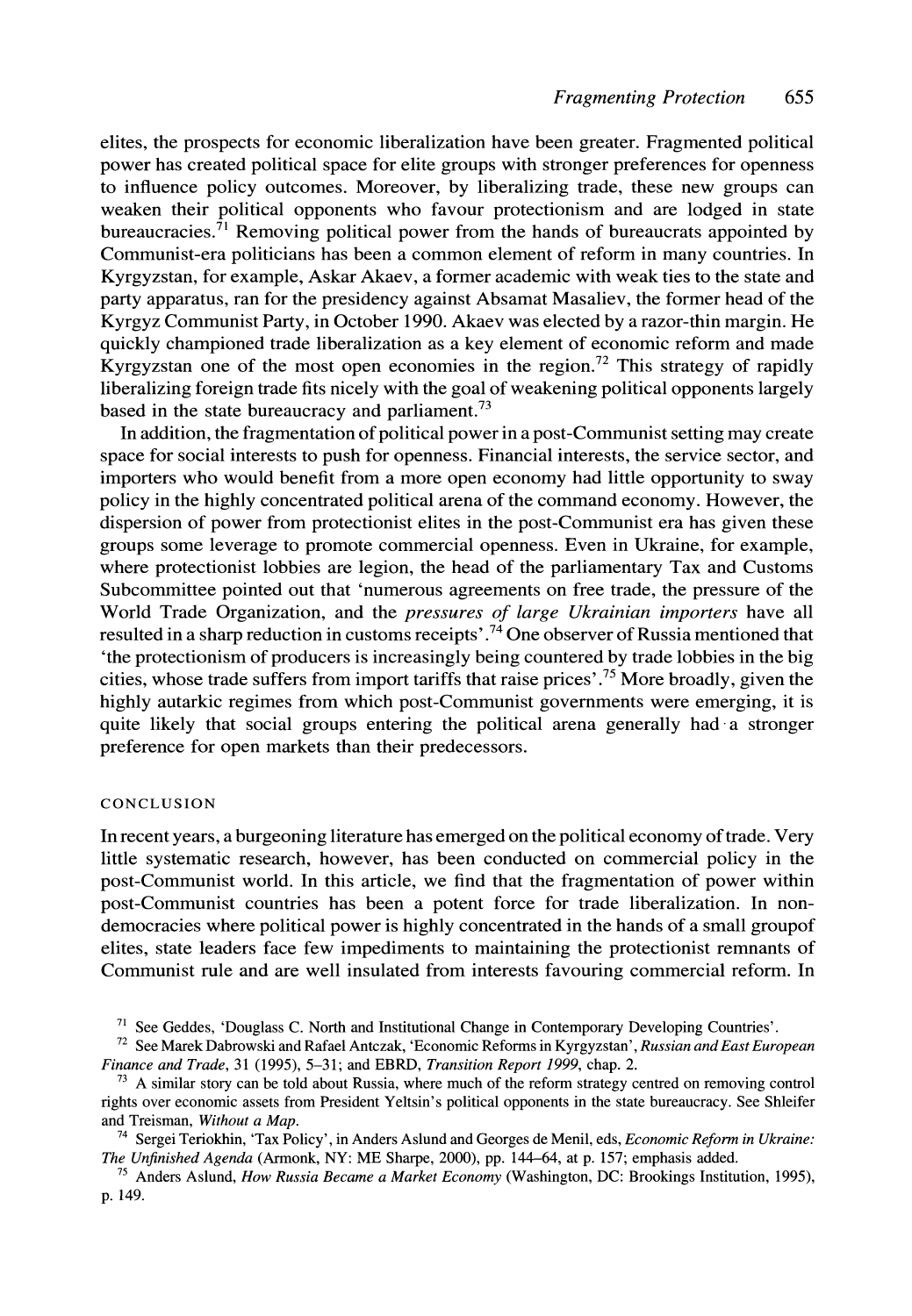#### **656 FRYE AND MANSFIELD**

**non-democracies where power is fragmented within the national government, however, new political groups with different economic interests are thrust on to the political stage, spurring commercial reform. Finally, in democracies, the dispersion of power within the national government combined with greater accountability creates an especially strong impetus to trade liberalization. Moreover, our findings are quite robust with respect to the measurement of regime type and the model's specification; and they are not unduly influenced by any single country or year in the sample.** 

**These results bear heavily on the longstanding debate over the links between regime type and economic reform. Democracies are especially likely to liberalize trade. However, so too are non-democracies in which political power is at least somewhat dispersed within the national government. In contrast, the leaders of non-democracies characterized by highly concentrated political power have pursued protectionist policies.** 

**Our analysis therefore qualifies the widespread view that democracy is necessary for economic reform in the post-Communist world.76 Non-democracies in which power is somewhat fragmented have been as likely as democracies to engage in open trade. These results are especially important, since various scholars have criticized the existing empirical literature on regime type and economic performance for ignoring the effects of institutional variations within both democracies and non-democracies.77 Such variations are central to the political economy of trade liberalization in the post-Communist world.** 

**Studies based on other regions often suggest that domestic political concentration is a force for commercial openness, since politicians are insulated from the demands of protectionist interests. This literature assumes that politicians have a preference for unfettered trade, but that political fragmentation frustrates their aspirations by vesting protectionist groups with greater access to the policy process. Consistent with the underlying logic of this claim, fragmentation has spurred changes in commercial policy throughout the post-Communist world. However, post-Communist countries inherited highly concentrated political systems and protectionist trade policies; as such, fragmentation in these countries has promoted rather than inhibited commercial openness.** 

**Secondly, our findings indicate that the EU has been a key force for commercial reform in the post-Communist world. By 1998, all but one of the former Soviet states had signed Partnership and Cooperation Agreements with the EU. These agreements call for granting most-favoured nation status and removing all quantitative trade barriers.78 The lure of these benefits has proven a powerful trigger for commercial reform. More generally, our findings strongly indicate the need to account for the EU in studies of economic reform in the post-Communist world and to consider both domestic and international factors in studies of trade policy.** 

**Thirdly, the strength and nature of the links between macroeconomic factors and economic reform have been sources of heated debate. We find that deteriorating macroeconomic conditions have not enabled groups harmed by liberalization to impede reform. Instead, post-Communist countries experiencing high unemployment and inflation have been especially likely to engage in extensive trade liberalization, a pattern similar to** 

**<sup>76</sup>See Aslund, Boone and Johnson, 'How to Stabilize'; and Nelson, 'How Economic Reform and Democratic Consolidation Affect Each Other'.** 

**<sup>77</sup>See Robert H. Bates and Anne O. Krueger, 'Generalizations Arising from the Country Studies', in Robert H. Bates and Anne O. Krueger, eds, Political and Economic Interaction in Economic Policy Reform (Oxford: Blackwell, 1993), pp. 444-72; Haggard and Kaufman, The Political Economy of Democratic Transitions; and Haggard and Webb, 'What Do We Know about the Political Economy of Economic Policy Reform?'** 

**<sup>78</sup> EBRD, Transition Report 1997 (London: EBRD, 1997).**